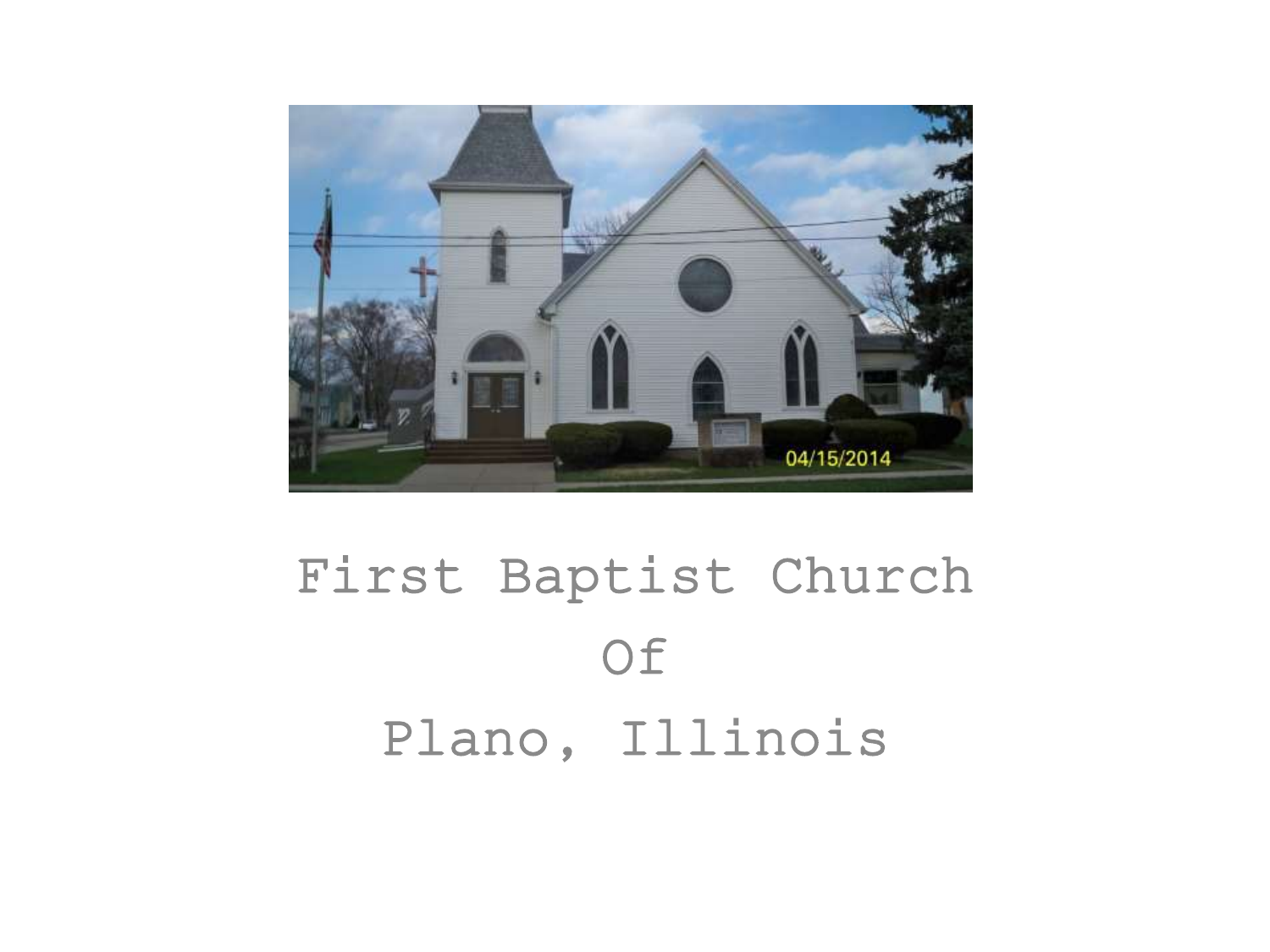# First Baptist Church of Plano

116 N. Hale Street, P.O. Box 187 Plano, IL 60545 630-552-3641

Committee Chairperson

Paula Bender

419 East Park St

Plano, IL 60545

630-552-3612

[rebprb2@att.net](mailto:rebprb2@att.net)

Great Rivers Region, Area I & III Minster Rev. Richard Ricks 309-698-1864 [revrick4@comcast.net](mailto:revrick4@comcast.net)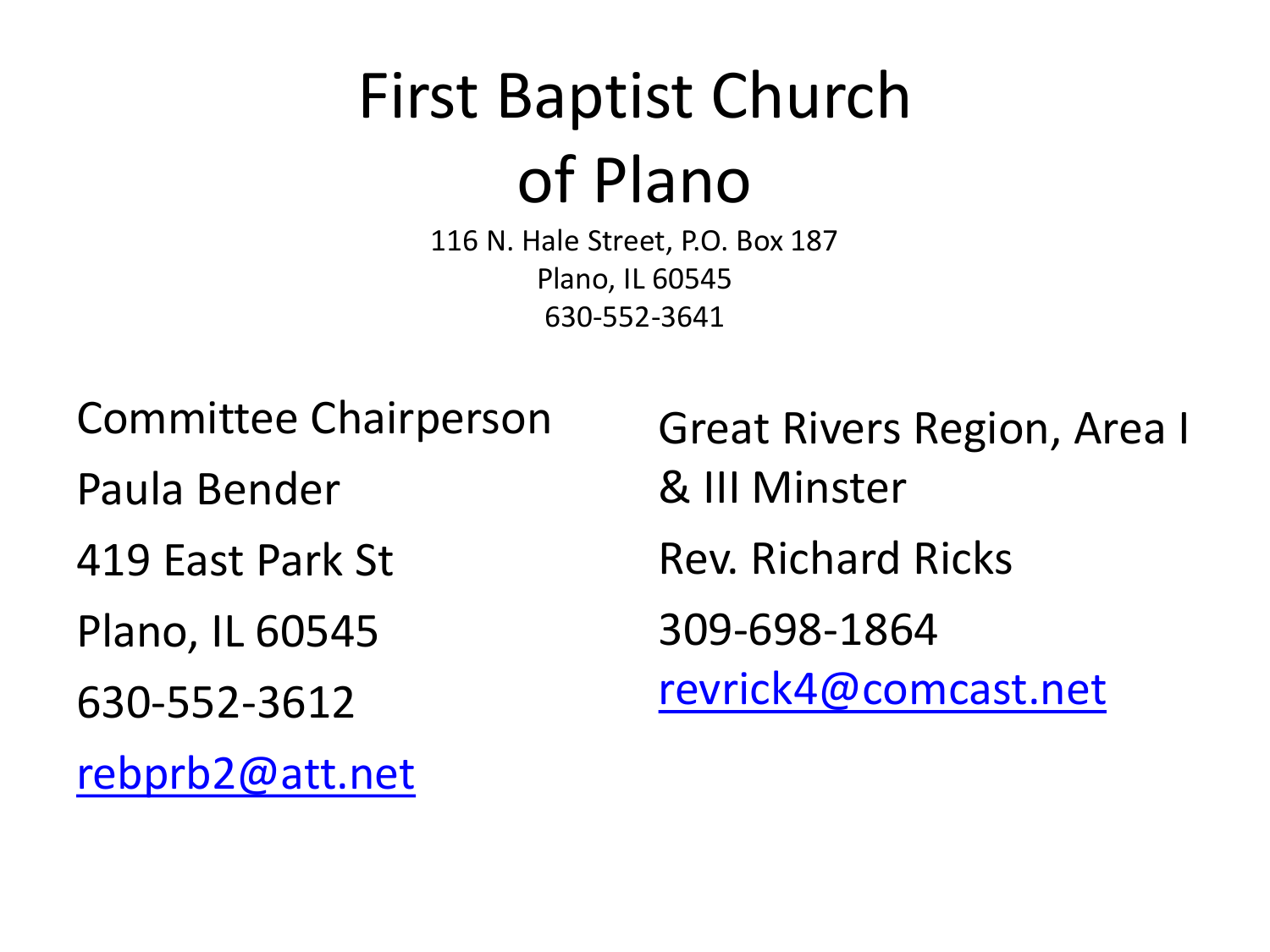# INTRODUCTION

- The Search Committee at the First Baptist Church of Plano has put together, with the help of our congregation, this profile of our church. We have a long history in Plano and surrounding area. We feel this could be a very exciting time in the life of our church with the growth we are seeing in Plano and the surrounding communities. We are only an hour from Chicago, which has a lot to offer such as the arts, museums, shopping, zoos, interesting history, sports, and major airports.
- God has blessed us with more than 135 years in Plano. We have touched many lives during the ministry of our church. We feel the Lord has a special person already chosen to lead our church to continue our ministry in this community. A pastor is the important leadership we need to continue our future.
- We have put together this profile with much prayer and hard work. We pray this will be interesting and provide the information that will draw a special leader to our church as we prayerfully work toward this goal.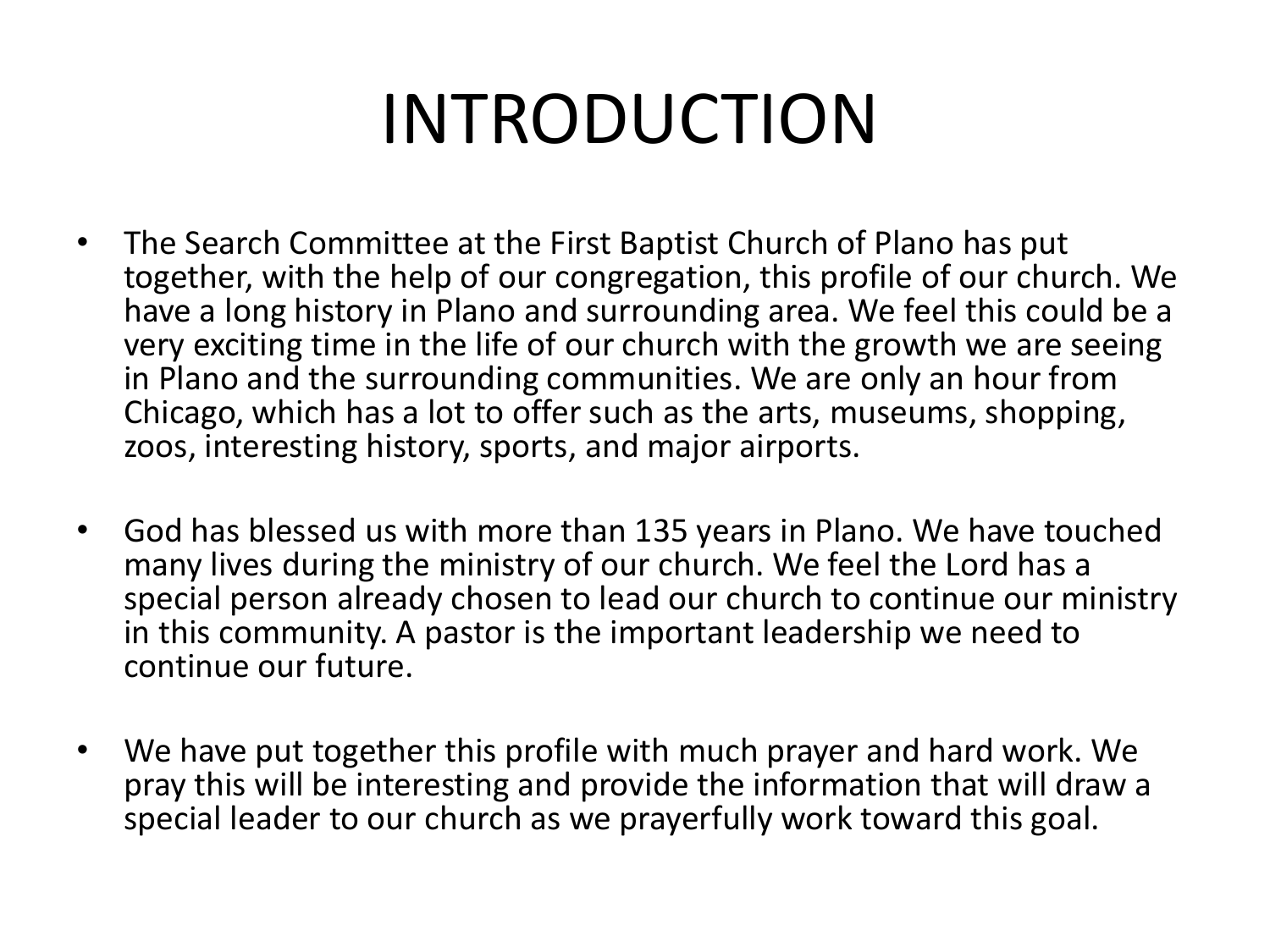### MISSION STATEMENT

Believing we are God's People and He has called us to do His work. We the First Baptist Church of Plano unite to:

WORSHIP – exalting Christ, collectively and individually

PROCLAIM – God's word through preaching and caring ministries

EVANGELIZE – sharing the gospel through love and mission to present salvation

EQUIP – to provide training and encourage believers to serve Christ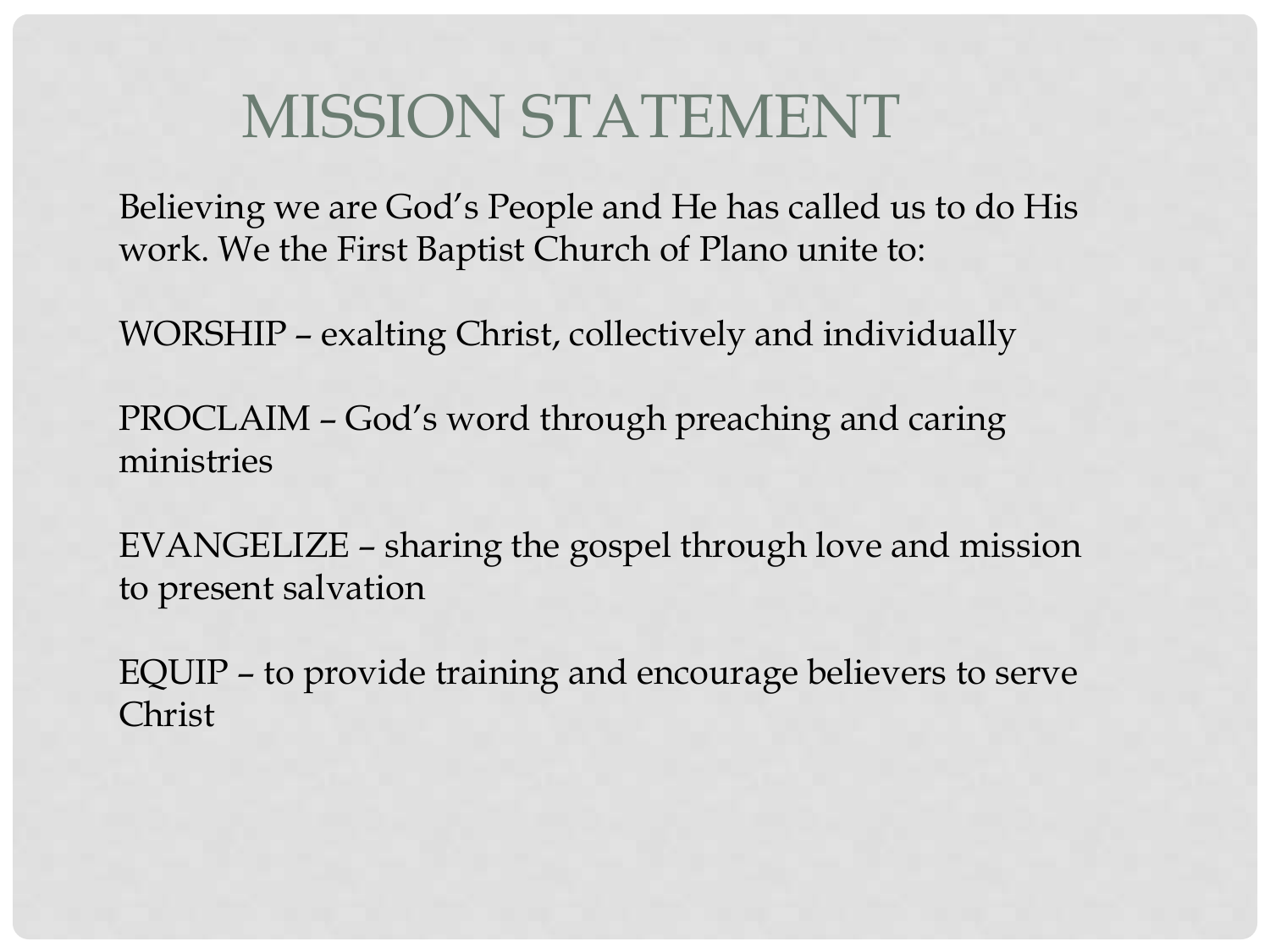# OUR CHURCH INFORMATION

- Plano is a community of about 10,000. However, this is changing daily as we are experiencing the growth of several subdivisions. Plano is in Kendall County and is one of the fastest growing counties in Illinois. It is about 60 miles, or one hour, southwest of Chicago.
- Approximately 85% of our church participants live within three miles of the church and the 15% with in fifteen miles. We are primarily European American decent.
- We are an old established church setting down our roots in the spring of 1876. Several of our ministers and members over the years have participated in meetings, training events, conferences and camping activities of the ABC Great Rivers Region and/or Area I.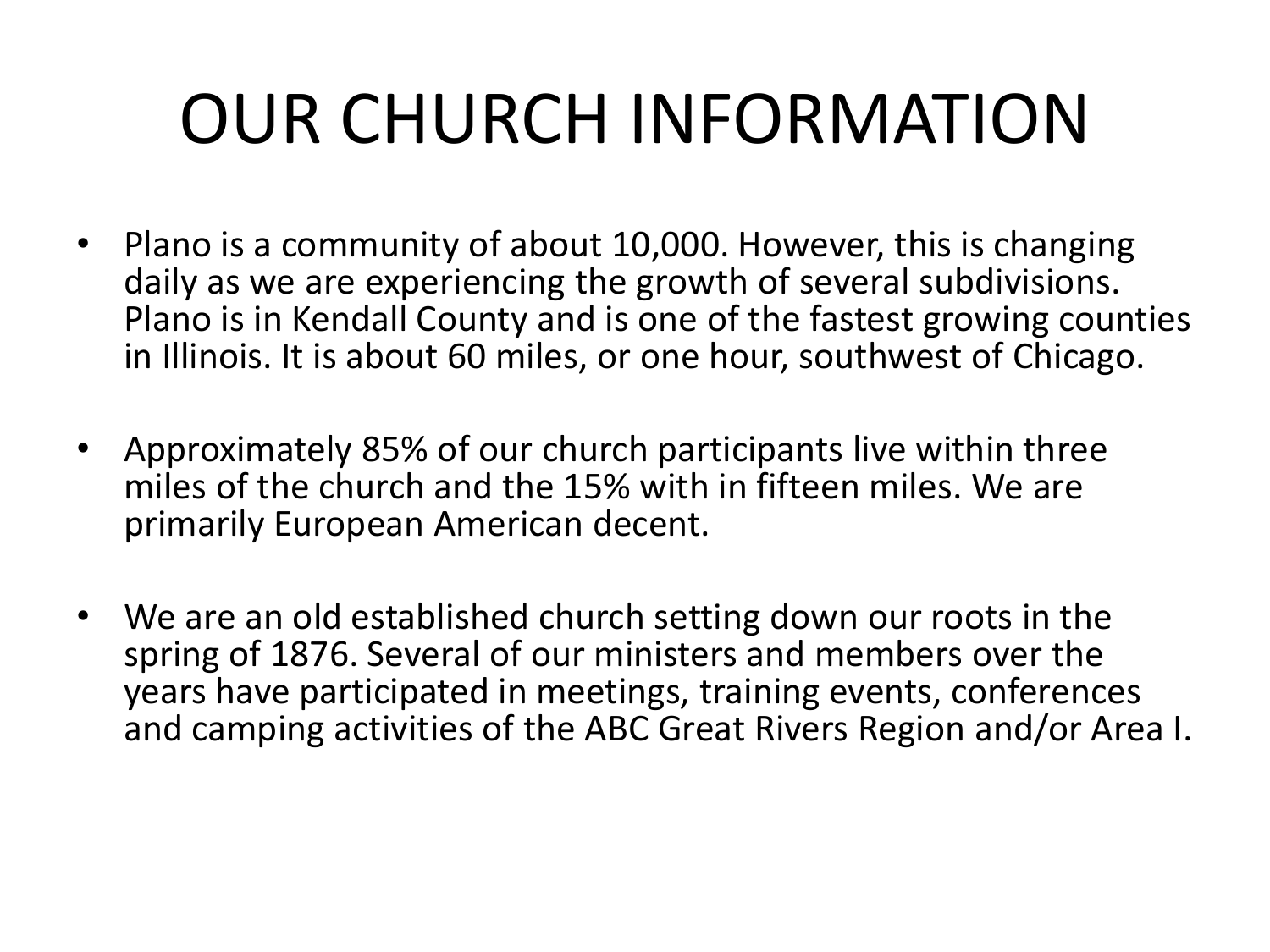

Approximate Number of Households in Each Category

| Married with one or more school age children at home  5 |  |
|---------------------------------------------------------|--|
|                                                         |  |
|                                                         |  |
|                                                         |  |
|                                                         |  |
|                                                         |  |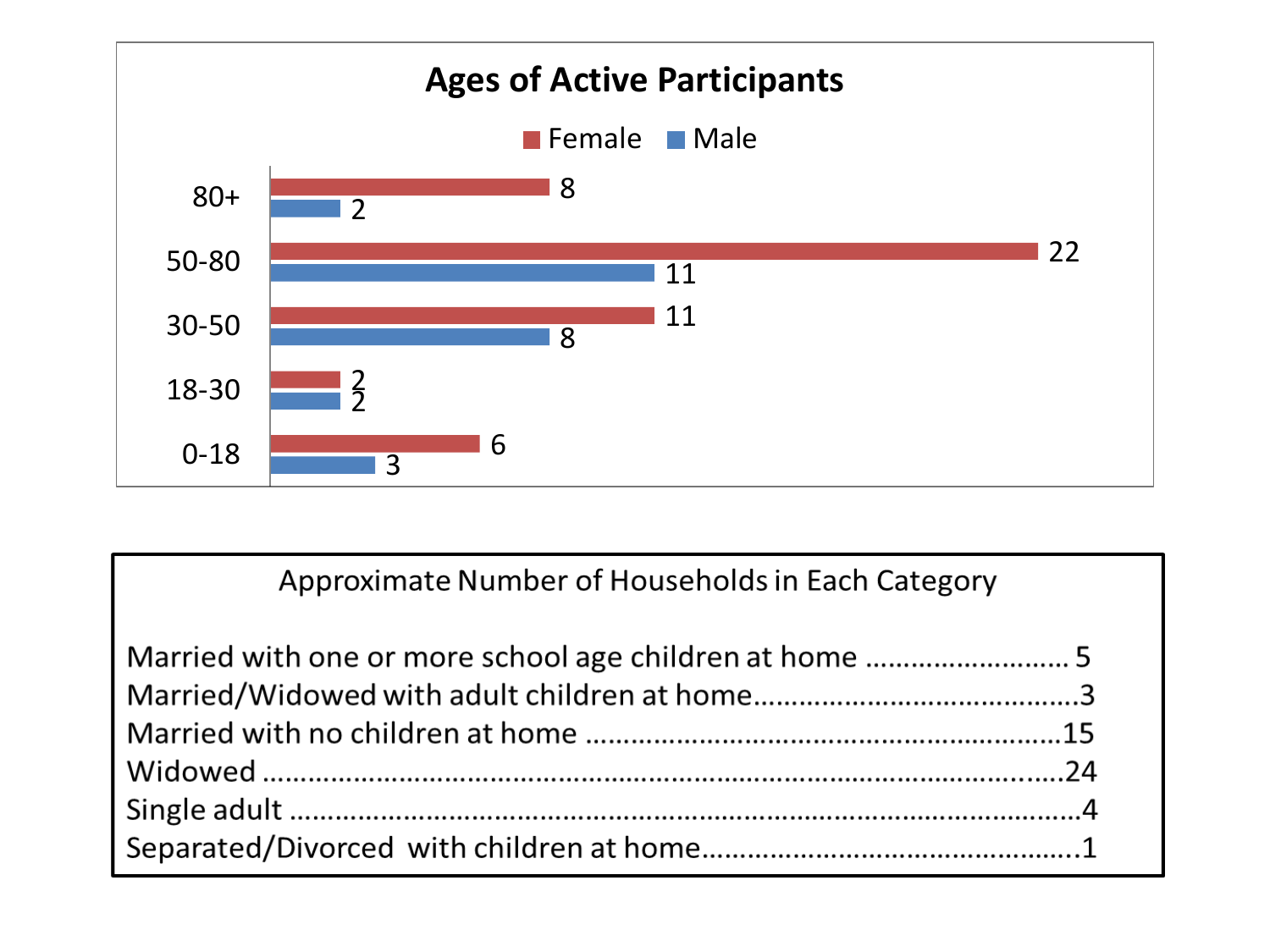

Full time include – clerical, health care, laborer, professional Part time include – retail, clerical, farmer

25 are retired on fixed incomes \$25,000 - \$45,000 16 are full time with incomes \$25,000 – \$60,000 3 are part time with incomes \$13,000 - \$26,000 31 are homemakers or students with no income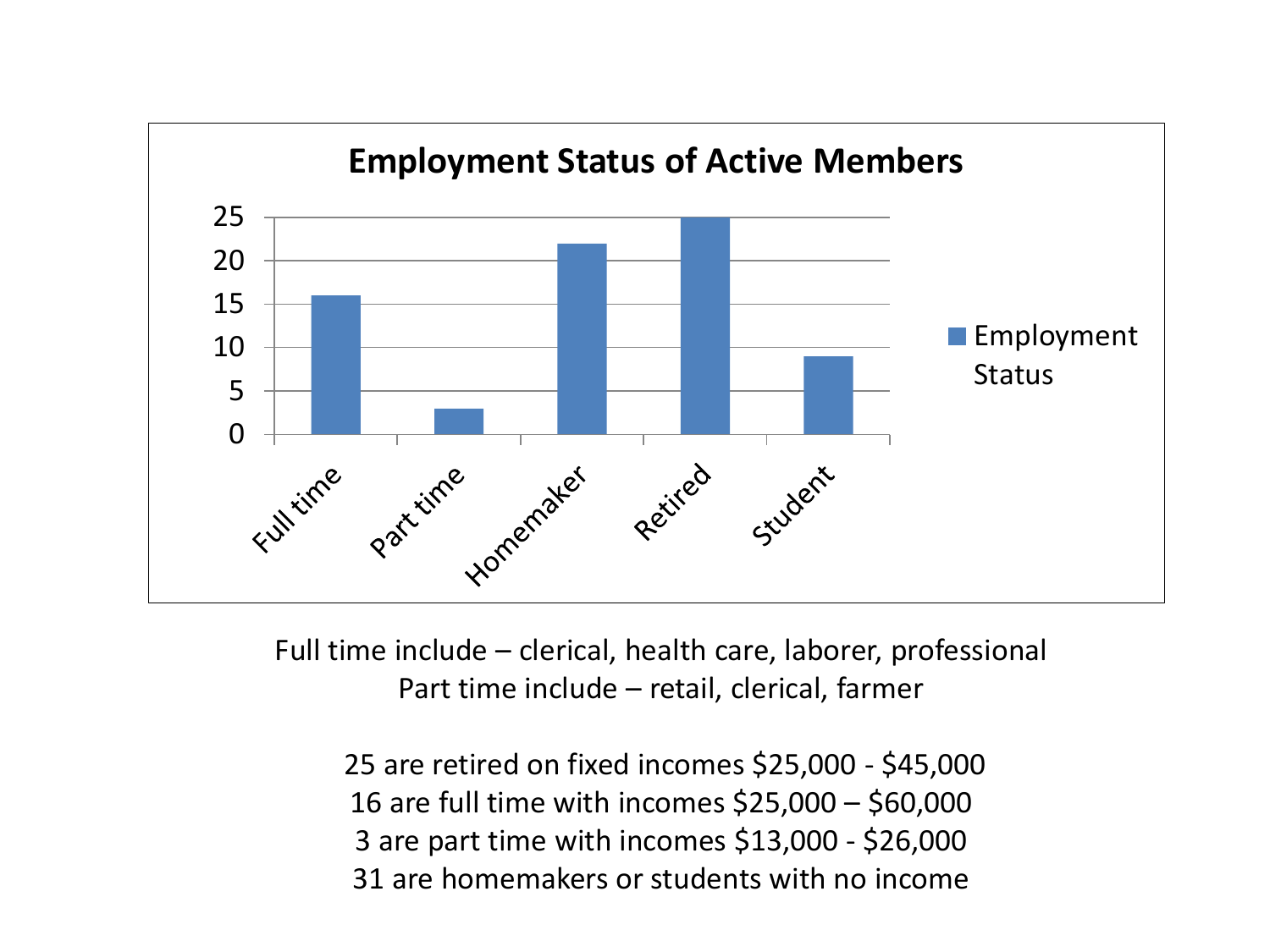## Organizational Chart of Boards and Committees

**Pastor** – ex officio all boards **Moderator** – 3 year term **Church Clerk/Secretary** – 3 year term

**Advisory Board: as needed** Moderator – Church Clerk/Secretary Chairperson of each board ABWM + ABMen Chairperson 1 Youth – 3 members at large

**Deacon Board: 3 year terms** Chairperson + 5 members

**Trustee Board: 3 year terms** Chairperson – Financial Secretary Treasurer – Assistant Treasurer + 5 members

**Christian Education Board: 3 year terms** Chairperson – Secretary/Records Missions – Children Youth – Adult

**Music Committee: 3 year terms Chairperson + 2 members**

**Audit Committee: 1 year term**  2 members

**Nominating Committee: 1 year term**  3 members

**Ushers: 1 year term** 3 members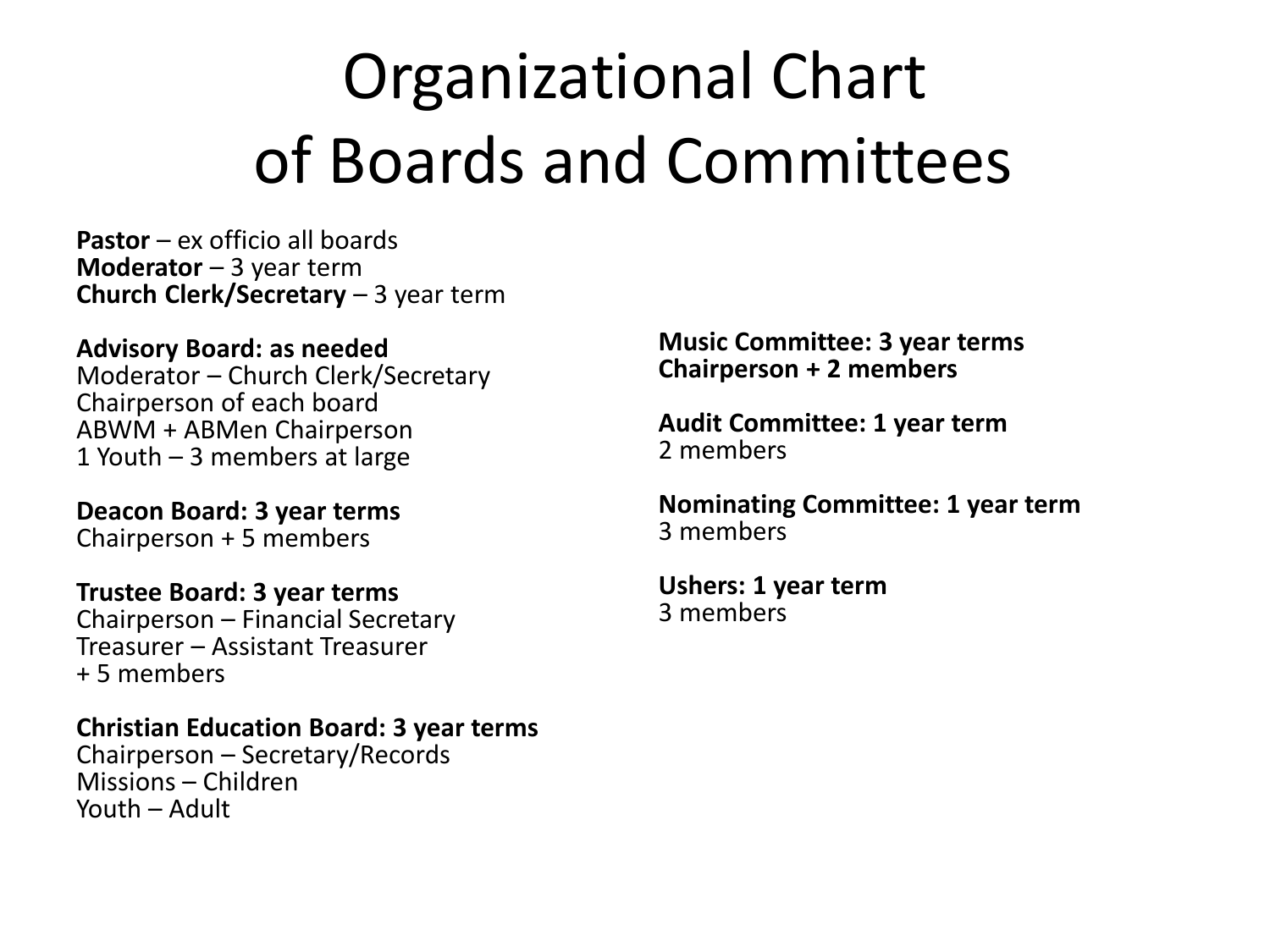## What We Believe

- GOD is the master creator, the one and only true God. He is the beginning and the end. He is all knowing, powerful, and there for us always. He is our God and Father and his love is immeasurable. He is our protector and provider of everything. He is holy and righteous.
- JESUS is the only Son of God. Born of a virgin birth, lived a perfect holy life here on earth and sacrificed himself by death on the cross for the sins of all mankind. He was resurrected and now lives at the right hand of God. All who believe in Him, ask forgiveness of sin, and accept Him as Lord and Savior will live in eternity with Him.
- THE HOLY SPIRIT is God's presence living within us.
- THE BIBLE is the inspired word of God. It is our instruction book for life. It gives us guidance, wisdom, and laws to live a Christ-like life.
- BELIVERS BAPTISM is the public or outward symbol of our personal professions of faith in Jesus Christ. Our church believes in full body immersion.
- THE PLACE, PURPOSE and MISSION OF THE CHURCH IN TODAY'S SOCIETY is to be disciples of God by spreading the Gospel and bring the unsaved to the saving knowledge of Jesus Christ. We are to be a witness for Christ in our community and provide a place of love and fellowship for others.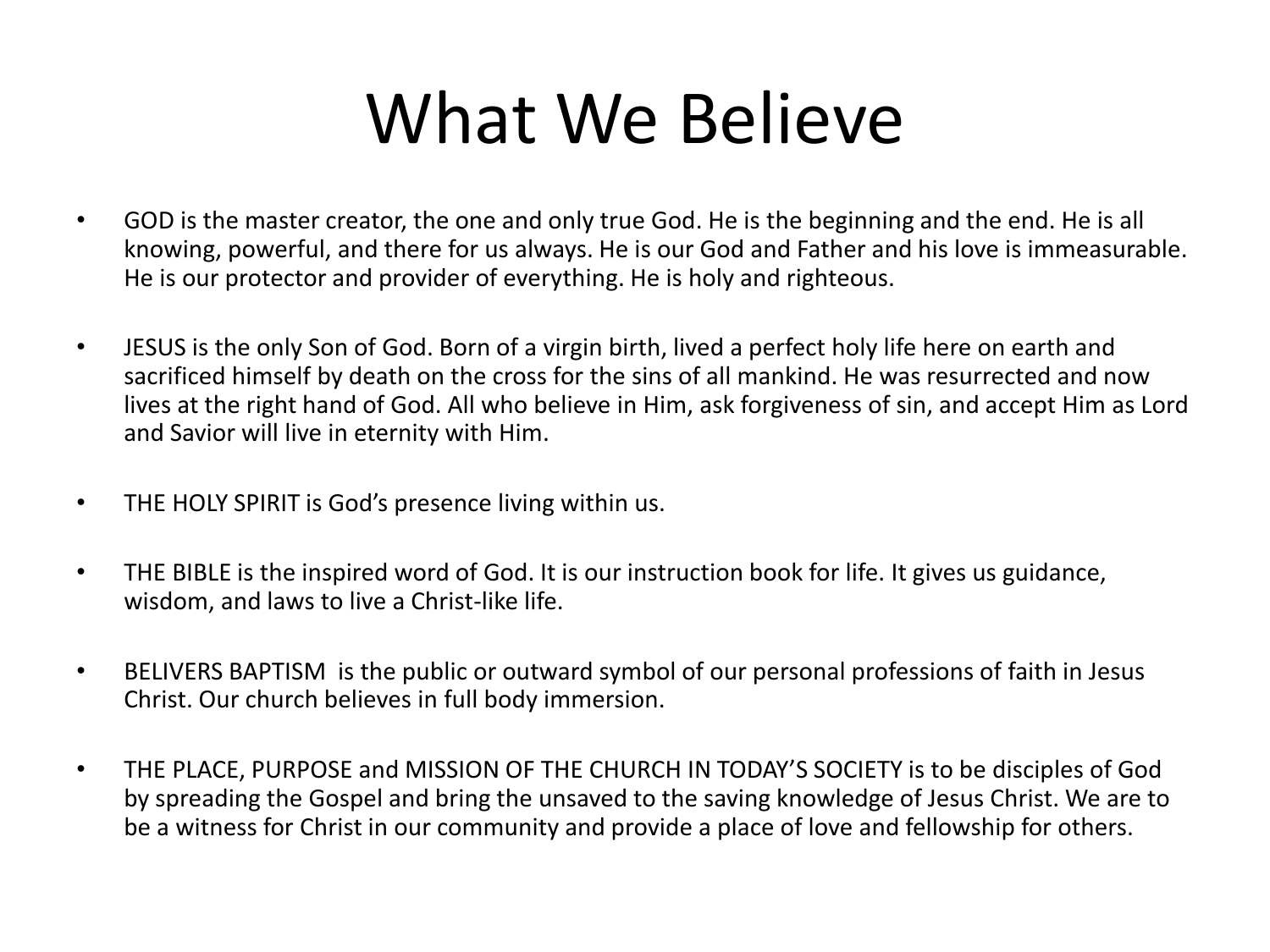- THE LORD'S SUPPER is the remembrance of the sacrifice of Jesus on the cross. The elements are the symbol of the shed blood and the body of Jesus for us.
- THE ROLE OF THE LAITY is to serve God in our church and community and be faithful in our worship and attendance. We are to worship God, love and serve others, be faithful disciples, and lead others to Christ.
- ROLE OF THE MINISTER is to be a Shepherd to the congregation by preaching, teaching, and counseling.
- WE SUPPORT THE ABC/USA through our prayers, giving, missions and attendance. We uphold denominational doctrine as defined in our church constitution.
- WE SUPPORT ECUMENICAL WITNESS through prayer and participation with other churches in our community. Our pastors have served as part of the local Pastors' Ministerial Group for many years.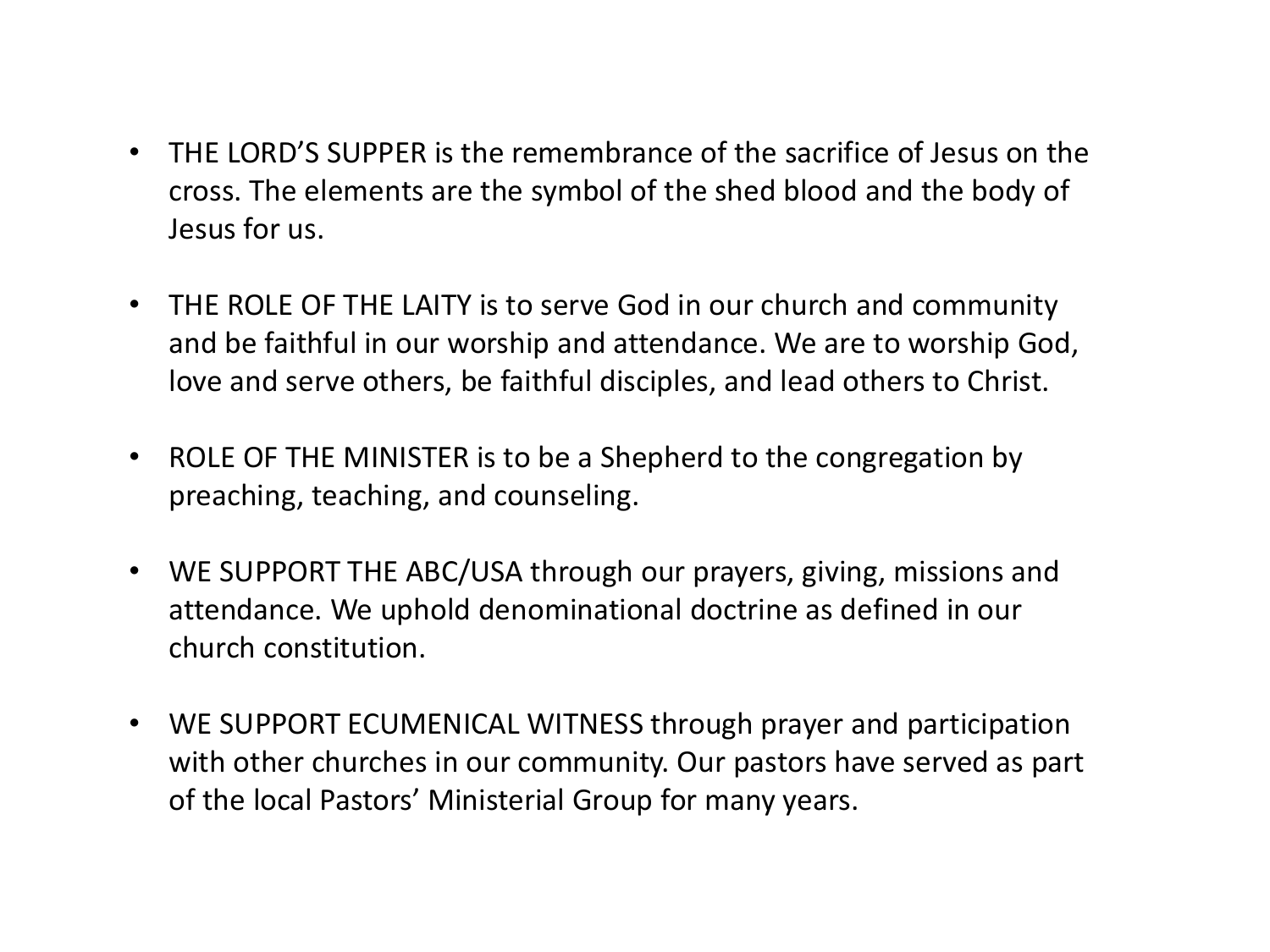# Church Building



The main entrance of the church faces Hale Street on the west.



The Educational wing is behind the main building, on the east side.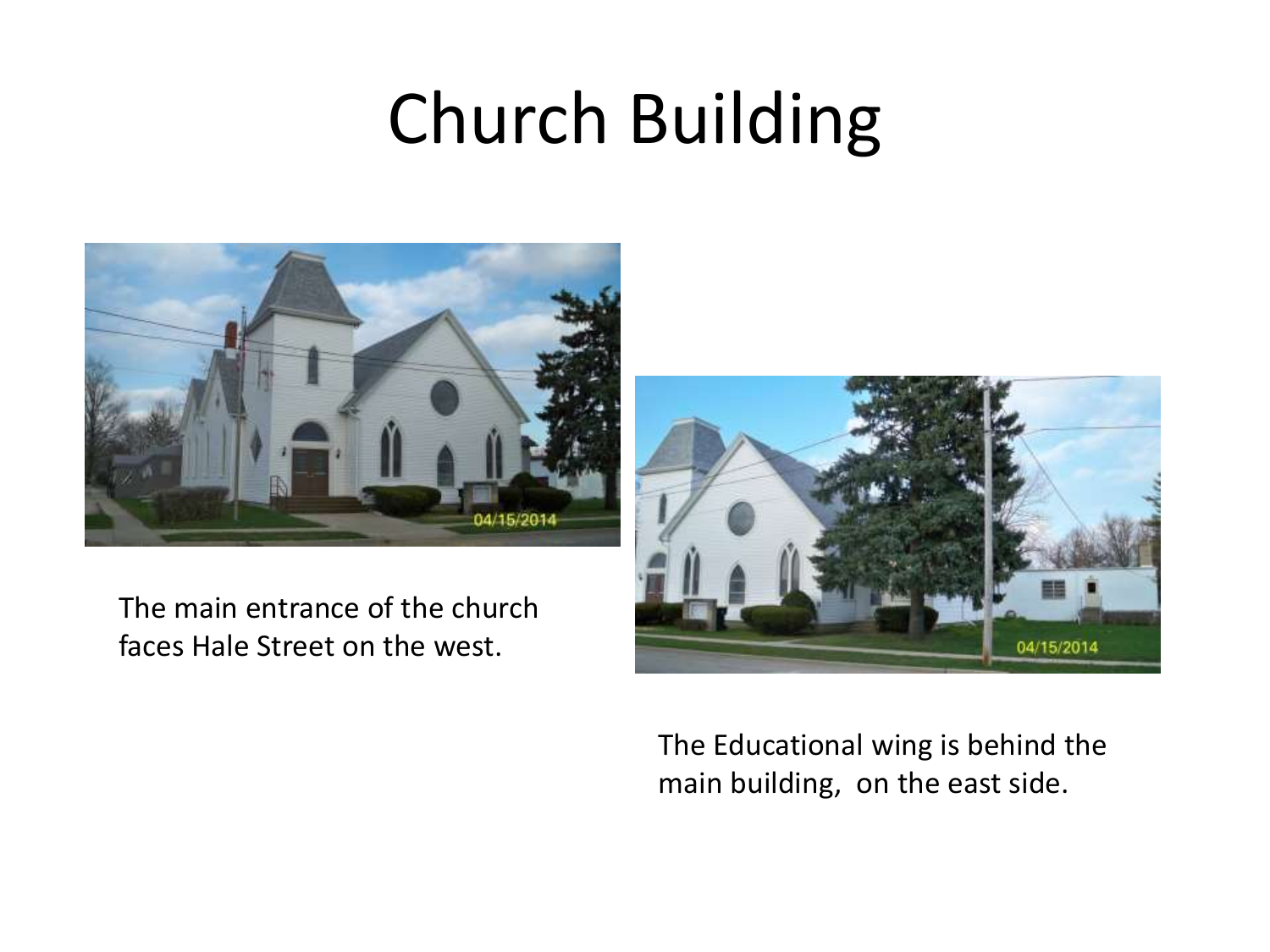

A second entrance is on the Clark Street or north side of the of the church and educational wing. This entrance was re-built in 2013 to include a ramp, wheelchair access and awning. Landscaping will fill in soon!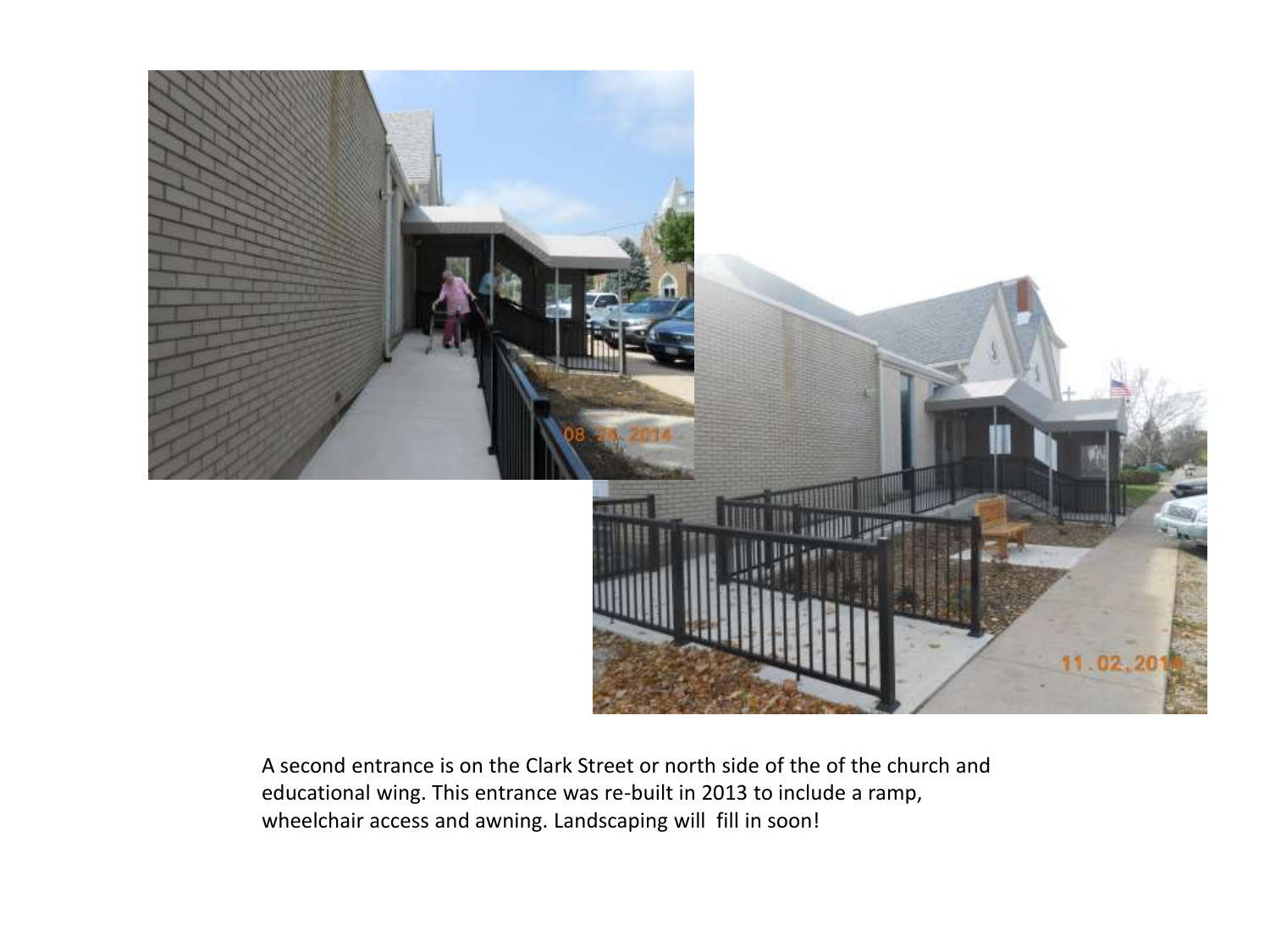### Entrance to Sanctuary



The Hale Street entrance opens into a vestibule and the sanctuary. Stairs to the basement on the right.

The vestibule is filled with light from a colorful stained glass window and door inserts.

Doors at the east side of the sanctuary lead to the Educational wing.

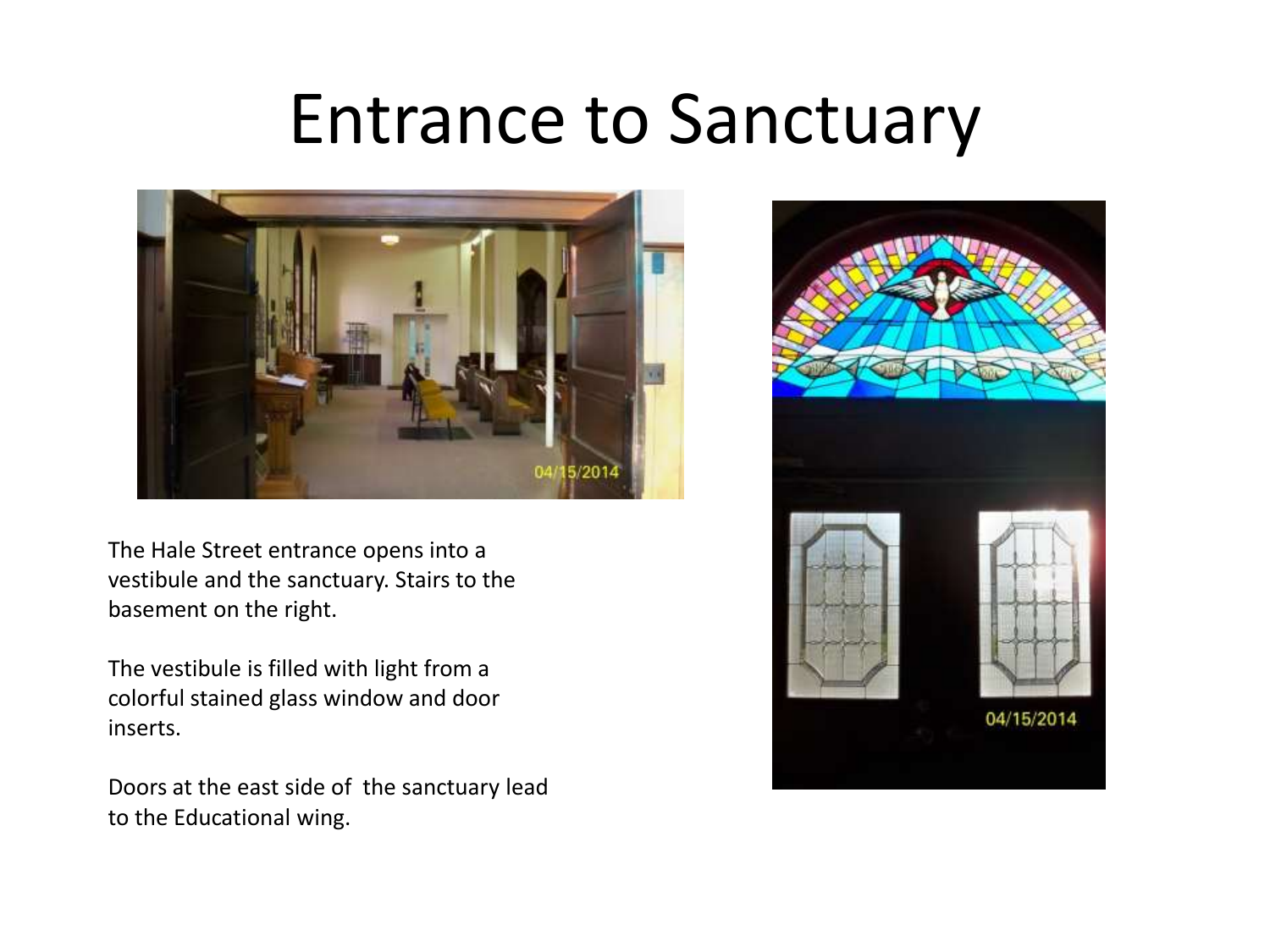# Our Worship Life

- Our worship service can best be described as informal. The Pastor plans the worship service with input from the Deacon Board. Members of the congregation share in the service with announcements, joys, prayer concerns and parts in holiday celebrations. We occasionally use responsive readings and always join in the Lord's Prayer. We welcome visitors and have a regular greeting time at the beginning of our worship service. We have communion on the first Sunday of each month served by the Deacons and Pastor.
- Our congregation enjoys music, traditional and choruses, in the services. We have a small adult choir which sings about once a month during the Sunday worship service and additional services during Lent and Advent. We use both an organ and piano, if possible during services, or CD when necessary. Special music is occasionally provided.
- The Pastor is the worship leader with Bible based sermons and regular altar calls. The sermons touch on evangelism, social issues, stewardship and leaderships skills, to assist the congregation in sharing the message of Christ as Savior and Lord.
- Our church family has a close relationship with one another and work together well. We see a real need and opportunity to spread the Gospel in our community and also make our church known.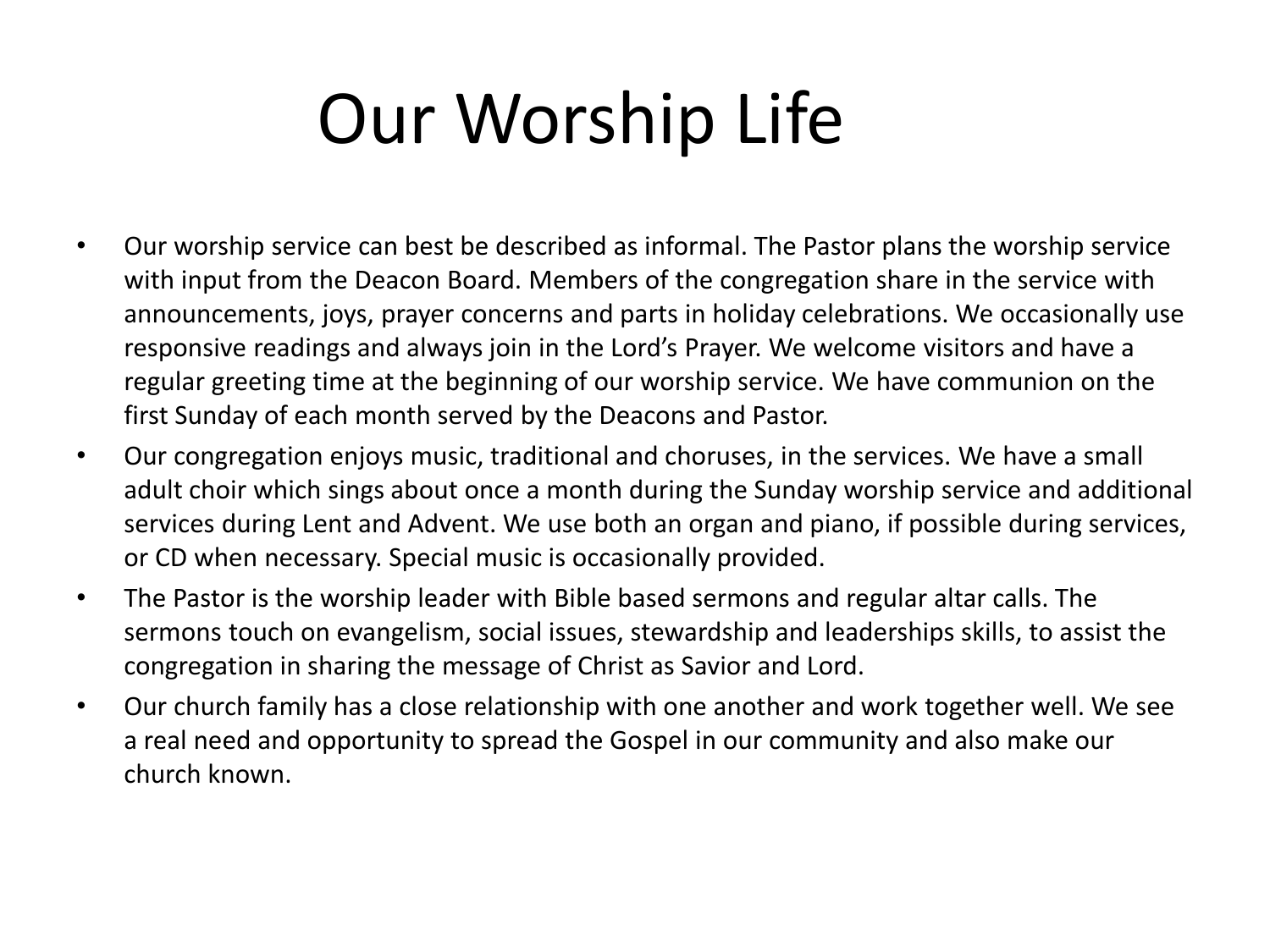## Sanctuary







The sanctuary has a two aisle orientation. The platform includes seating for the choir, a piano and organ with chimes. The baptistery is behind the platform and visible from any seat.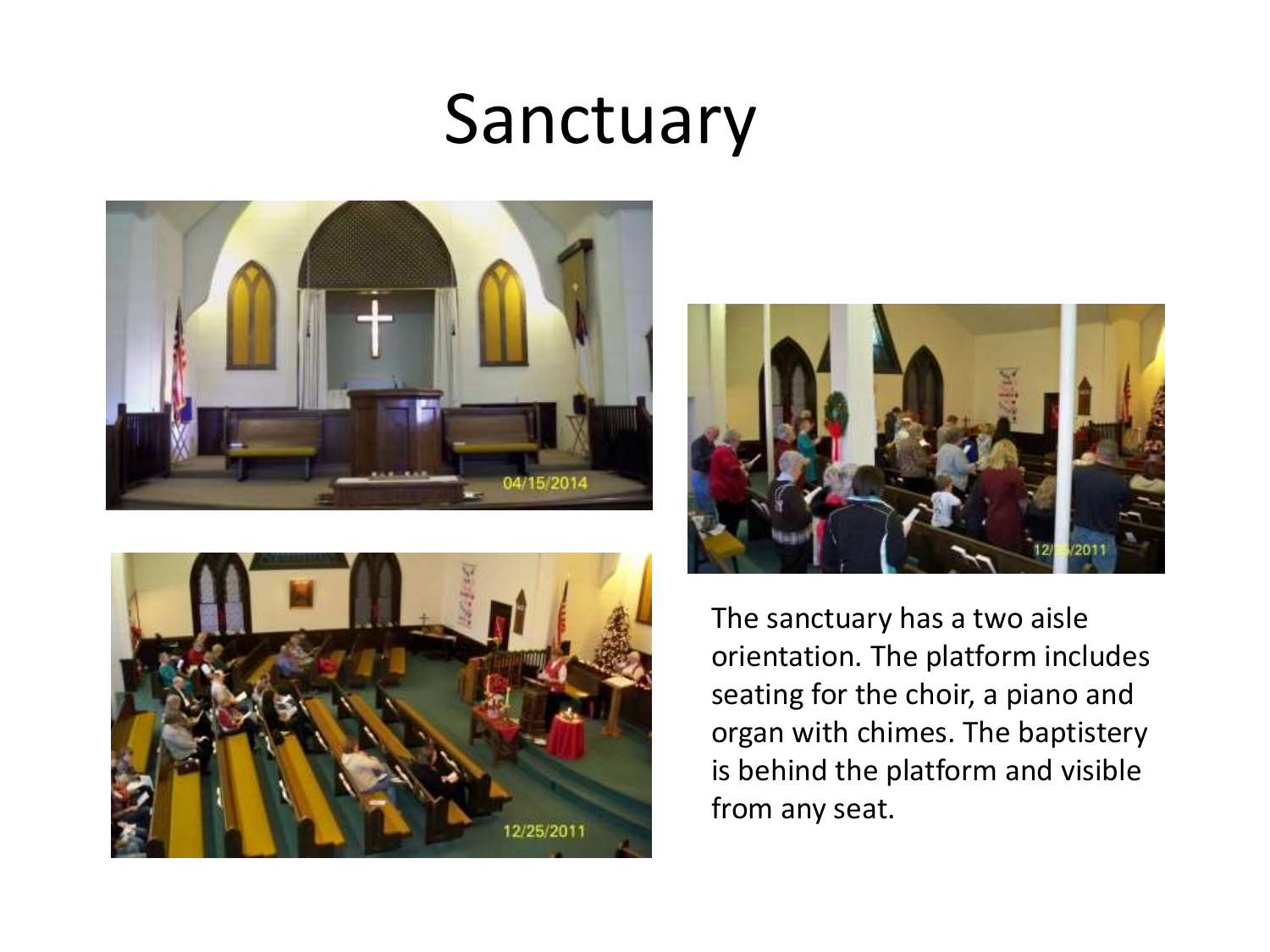



04/15/2014

Stain glass and leaded windows original to the building shed light from the east and north. A newer stain glass window is on the west (circular with angel), replacing an original that was destroyed in a storm.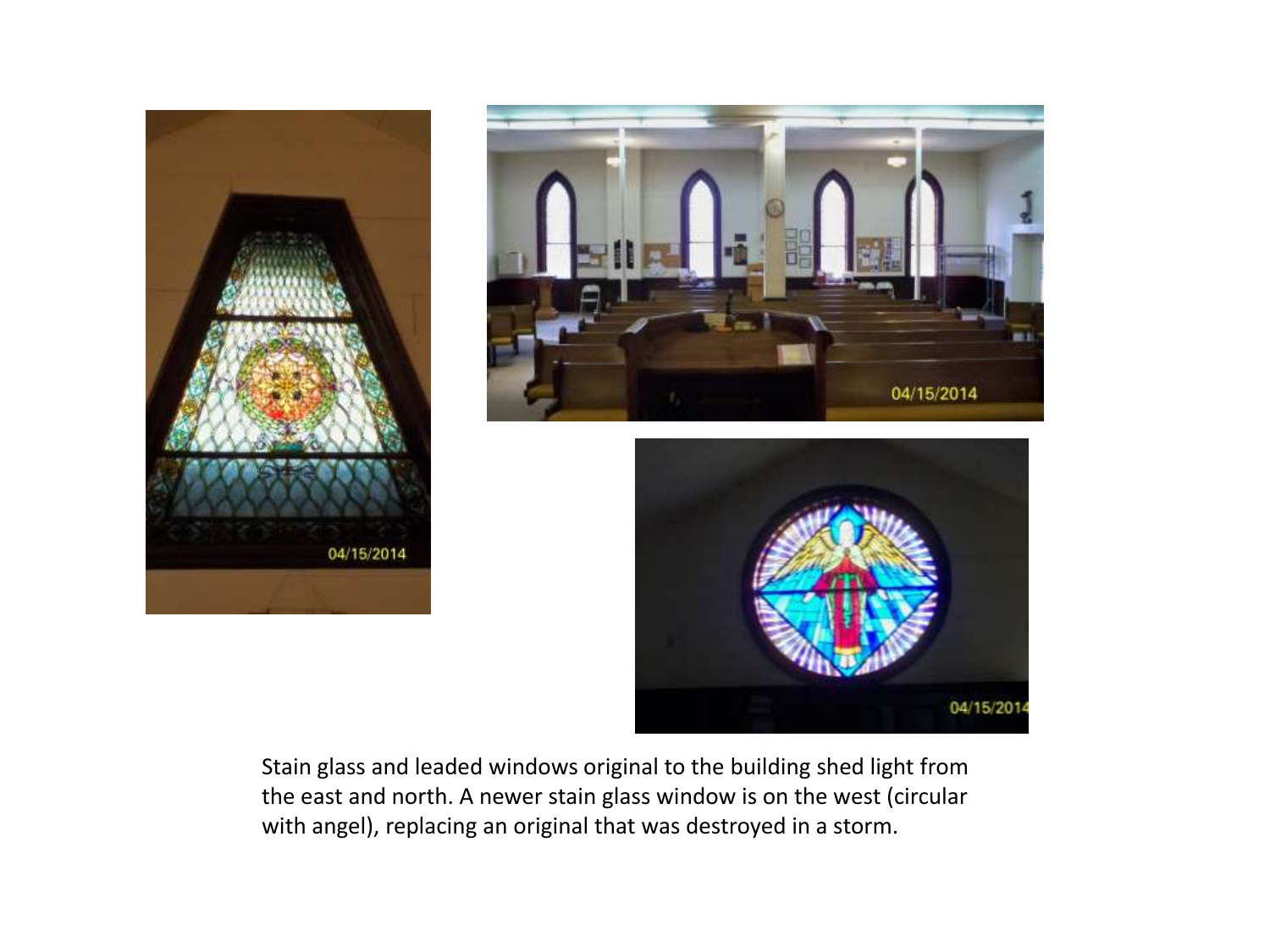

An overflow area for extra seating or setting up displays is on the west side of the sanctuary. Folding chairs or tables can be brought in as needed. The area can also be closed off by wooden folding doors but is left open for additional lighting through several stain glass and leaded windows.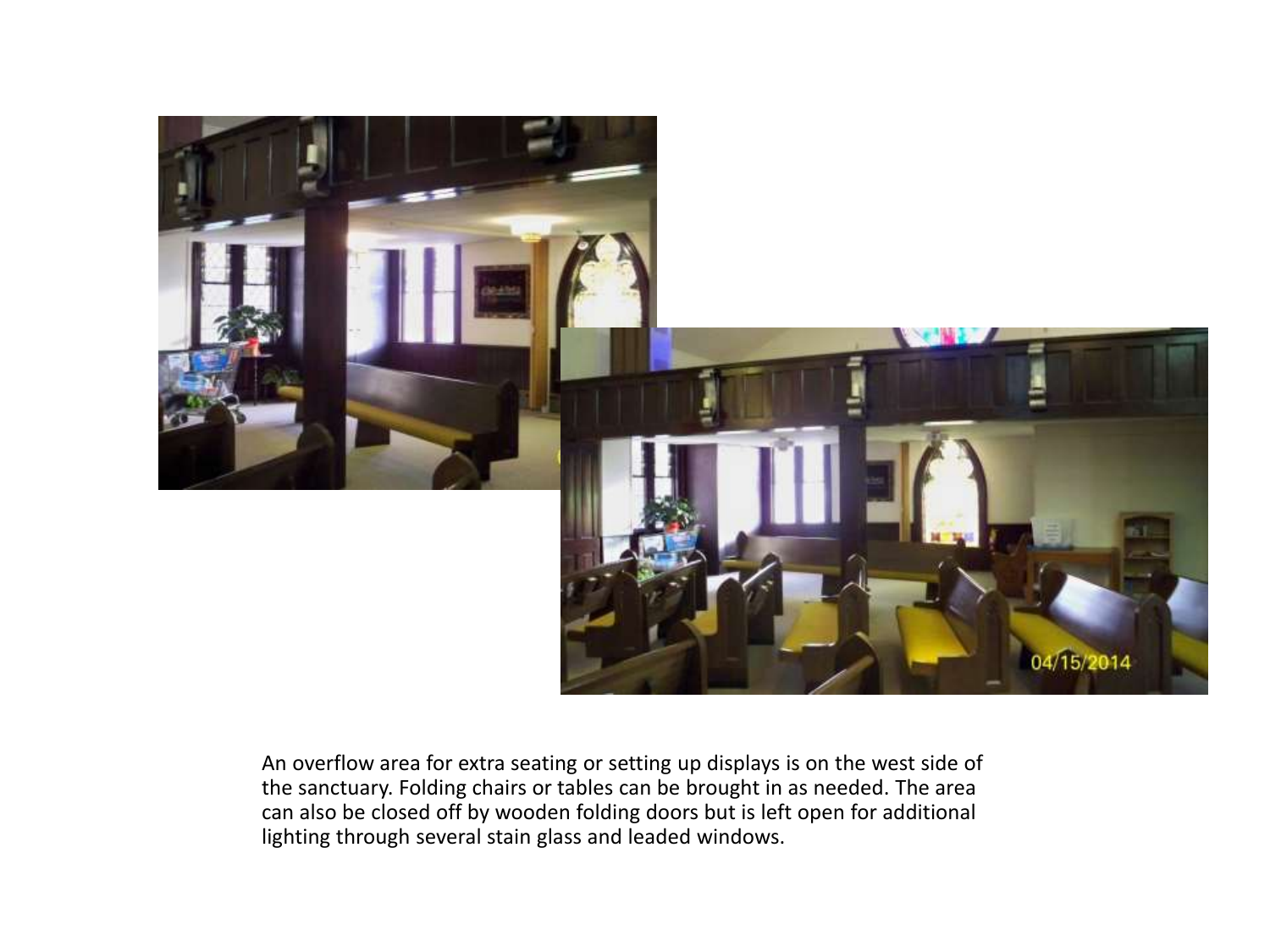

### **Pastor's Study**

The pastor's study can be entered from the south/west corner of the sanctuary and from the outside (west) on Hale Street. It has room to hold meetings, be private for counseling and also has a closet/entrance to the baptistery.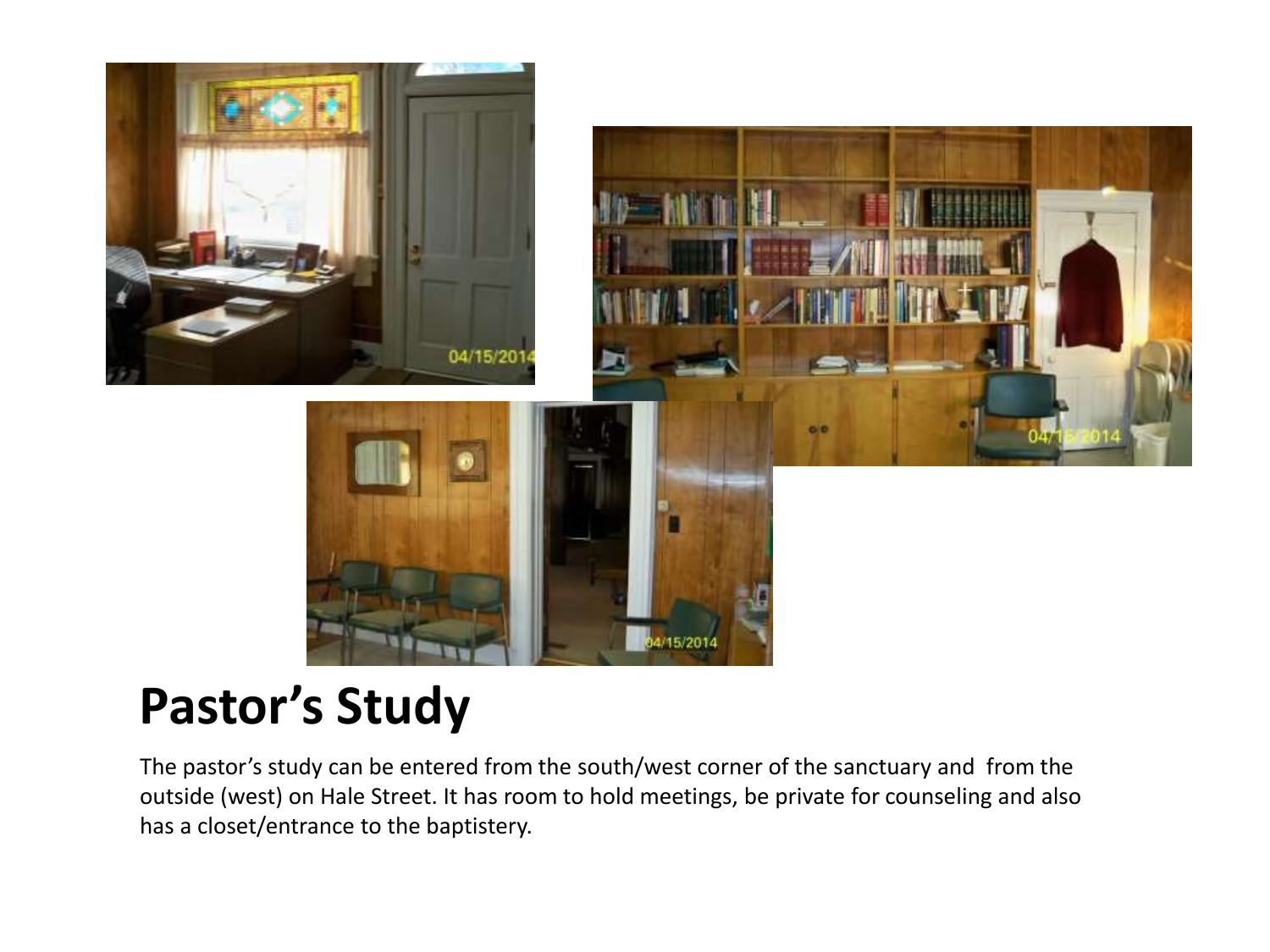### Congregational Style

First Baptist Church of Plano has a long standing in our community, for more than 125 years. So it is plain to see that we are very much influenced by our history and traditions. Our church is governed by boards. Our plans and ideas are made by the responsible board or committee with the support of the whole church. Our pastors have shared in leadership with the laity of the church, working together for the good of the whole church. We feel ethical decisions should be based on absolute standards as the Lord instructs us in His Holy Word. Our church's approach to social issues is basically educational, leaving any action to individual conscience.

Decisions and announcements of upcoming events are communicated formally during worship service and as a part of our weekly church bulletin. Our newsletter is published monthly and sent to members as well as former pastors and other community churches and friends.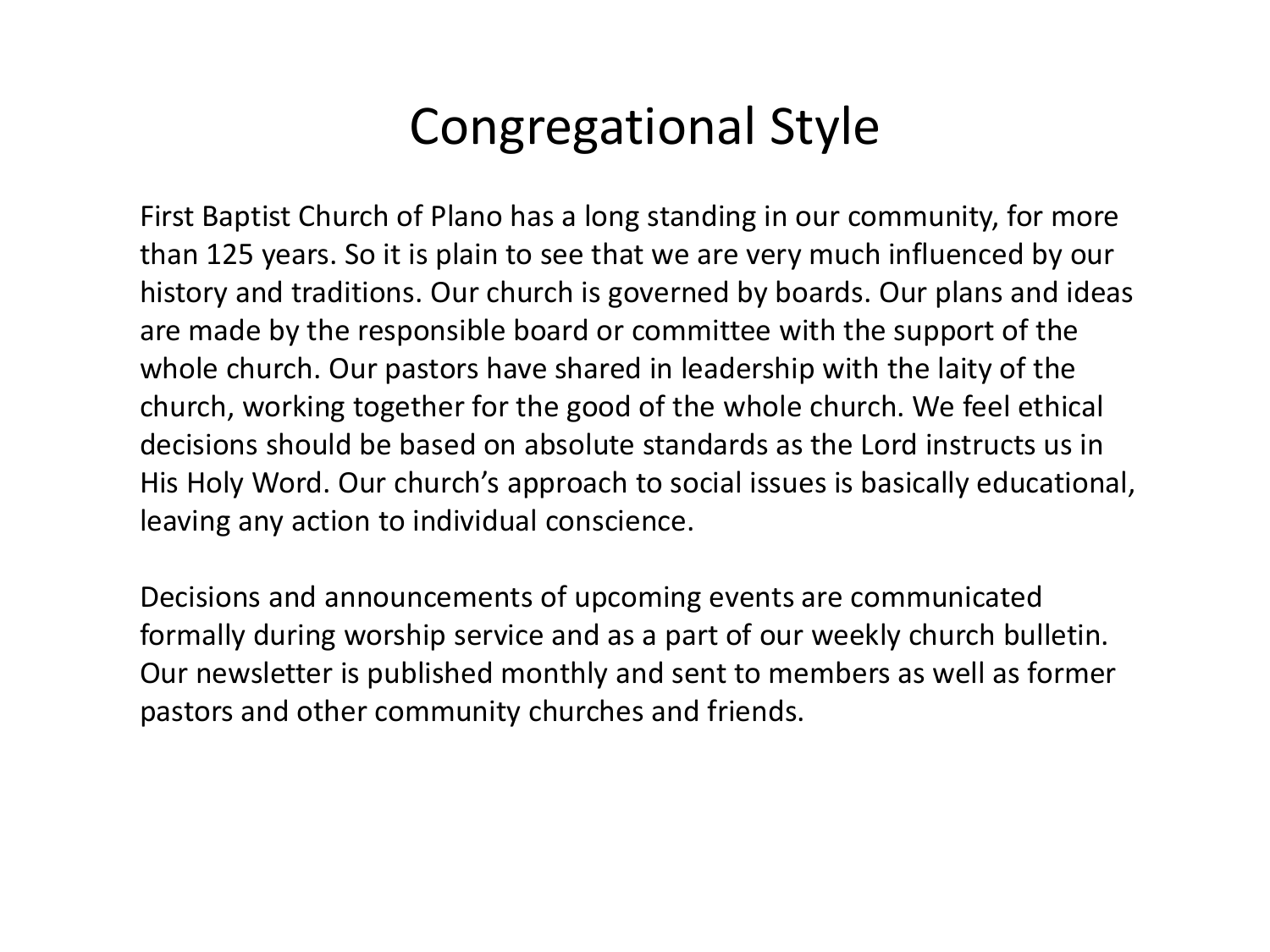Our church gets involved in community affairs and activities with the many churches in our town. We emphasize ABC relationships locally, nationally and internationally by our support as a mission minded church.

We support financially our special interest missionaries, ABC White Cross overland and overseas quotas, health kits for disaster relief, clothing for LifeSpring women's center in Aurora, IL, as well as World Missions, America for Christ, One Great Hour of Sharing, RMMO and Souper Bowl offerings. We also participate in the Samaritans Purse Operation Christmas Shoe Box ministry and several other collections for the needy at Christmas time. We as a church are committed to sharing a tithe from the church income.

Our church seeks to avoid conflict and confrontation by working through our differences as brothers and sisters of Christ. We work together as a church family with a strong love and support for one another through prayer, visitation and church events.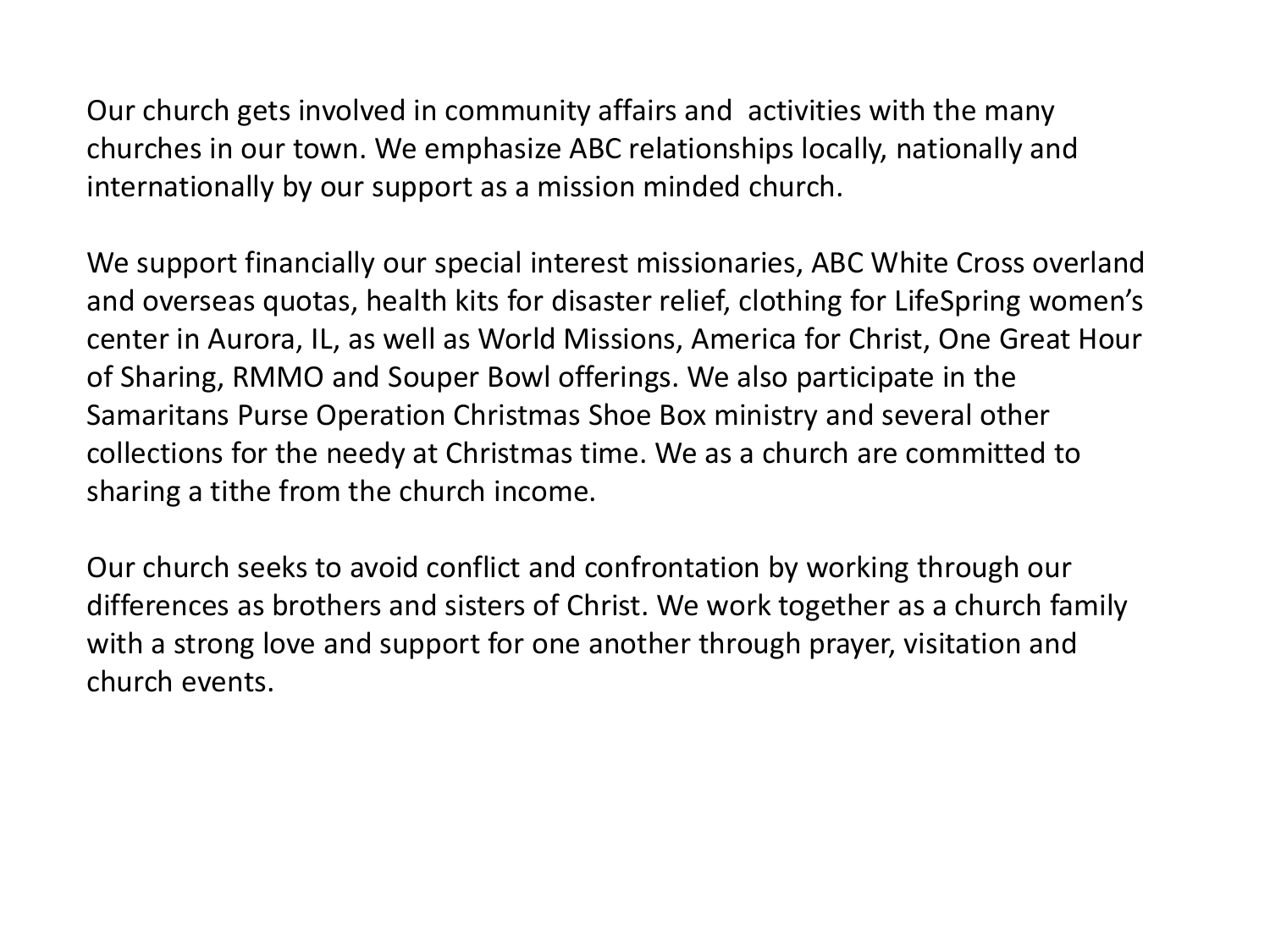# Meeting Room

A room for board meetings, copy machine and fax machine, and records storage can be accessed from the south/east corner of the sanctuary. There is a closet/entrance to the baptistery, and a second entrance to the educational wing.

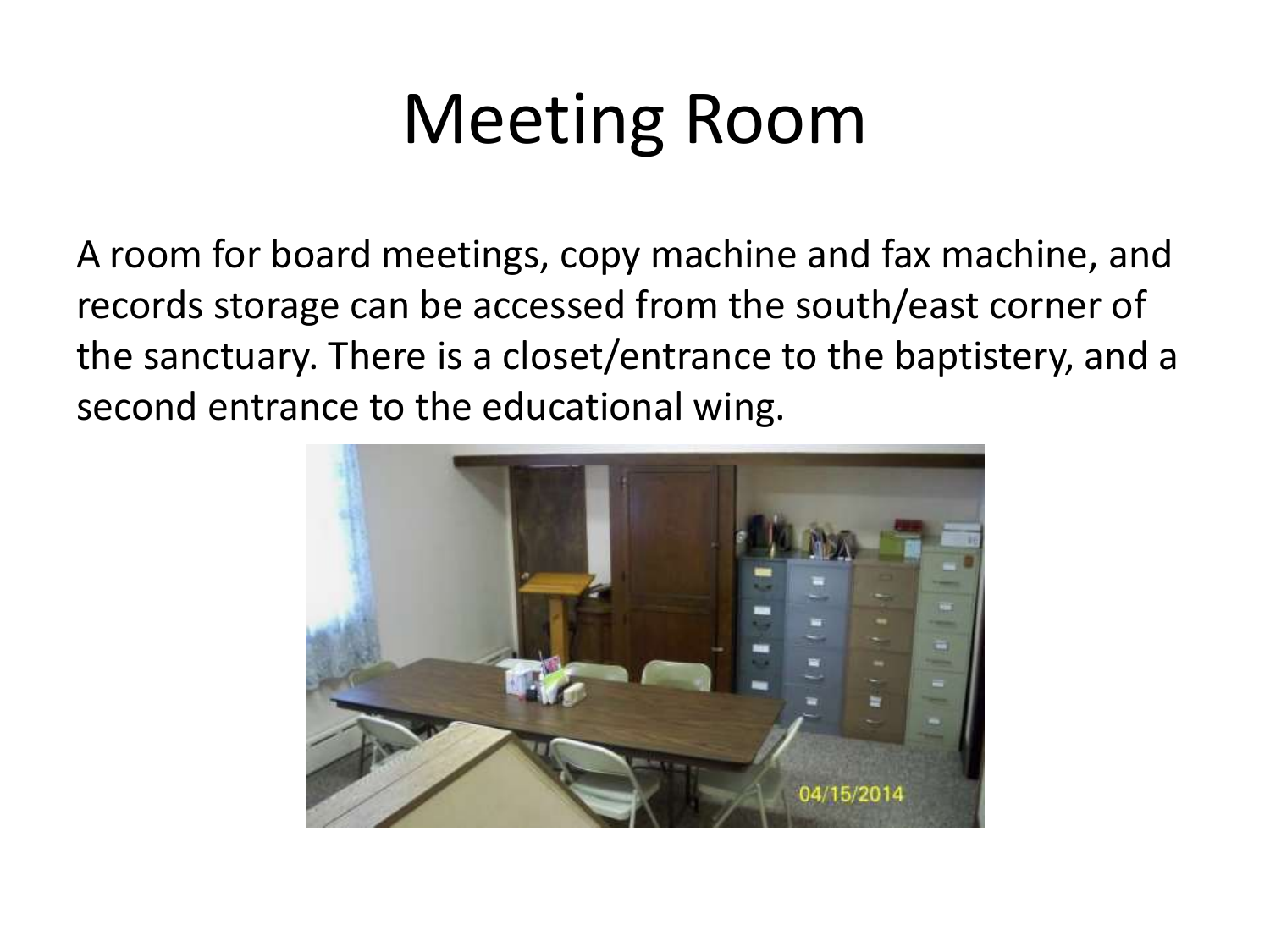# Educational Addition

In the 1940's a "Fish Bowl" project was started in the Sunday School primary department. Each week the children would put their pennies in a fish bowl. This was the beginning of a fund drive for an education wing, which was built and dedicated in 1962. The Educational wing looks over the gravel parking lot which has an entrance on Clark Street, the north side.

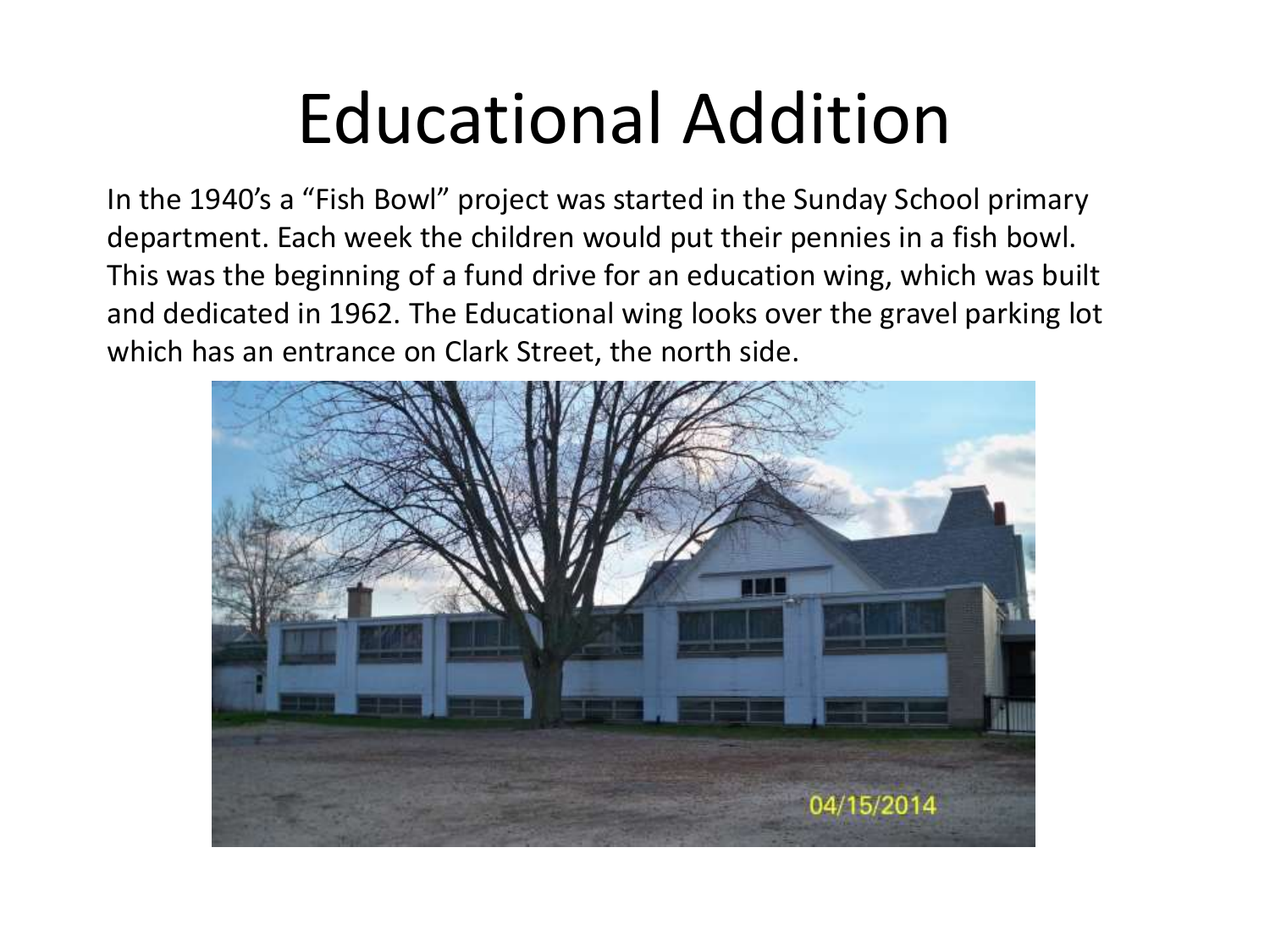

The first floor of the educational addition has five classrooms, a nursery, restrooms and an emergency exit.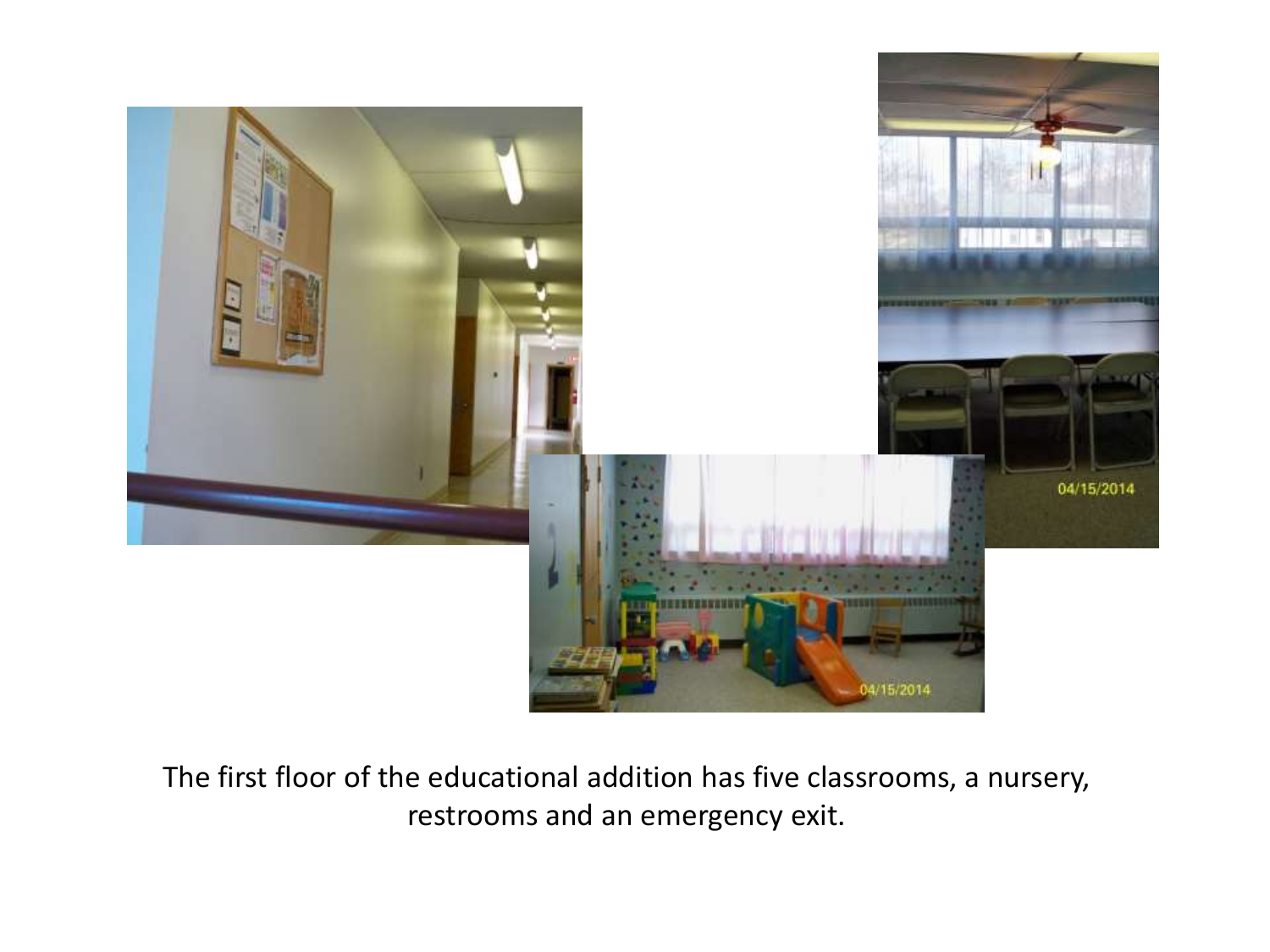### Our Church Life

Our church life has remained consistent over the years with Sunday School classes for all ages, Sunday morning worship, midweek Prayer and Bible study. We have a very good attendance in the adults classes. We provide nursery care for infants and toddlers, a Children's message during morning worship and Children's Church during the sermon.

We have a very active American Baptist Women's Ministries group and a small group of men in American Baptist Men's Fellowship.

We have for many years participated in services for the area nursing homes and the two senior housing apartment buildings in Plano.

Our pastor is a member of the Plano Ministerial Association which plans community events with several Plano churches, for Lent, summer Church in the Park, Thanksgiving and Christmas. For several years, we have jointly held VBS with the United Methodist Church and First Lutheran Church.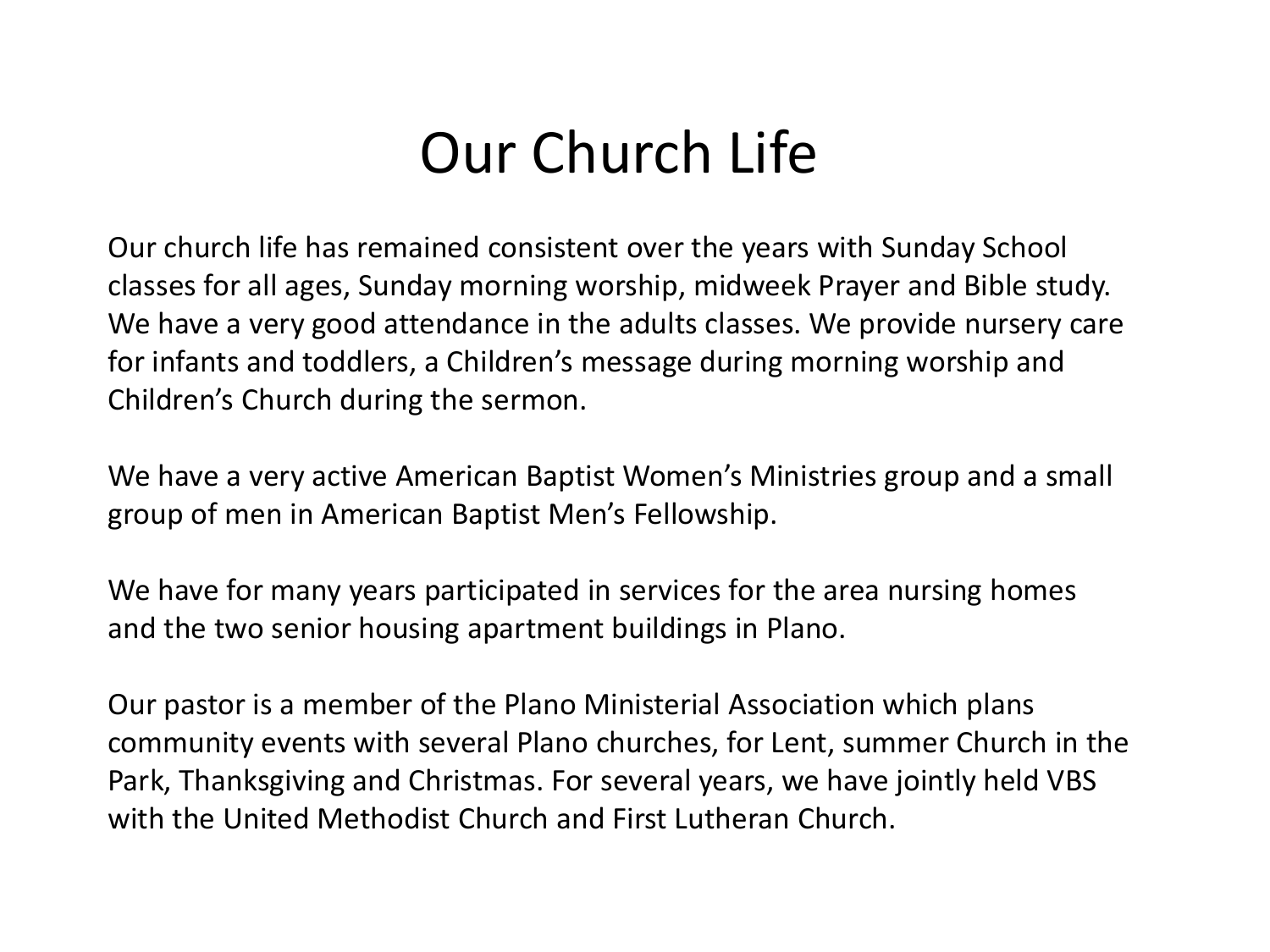### Fellowship Hall

• The fellowship hall is in the basement of the educational wing. It is accessible by a chair lift, two sets of stairs and has an outside exit for emergencies.

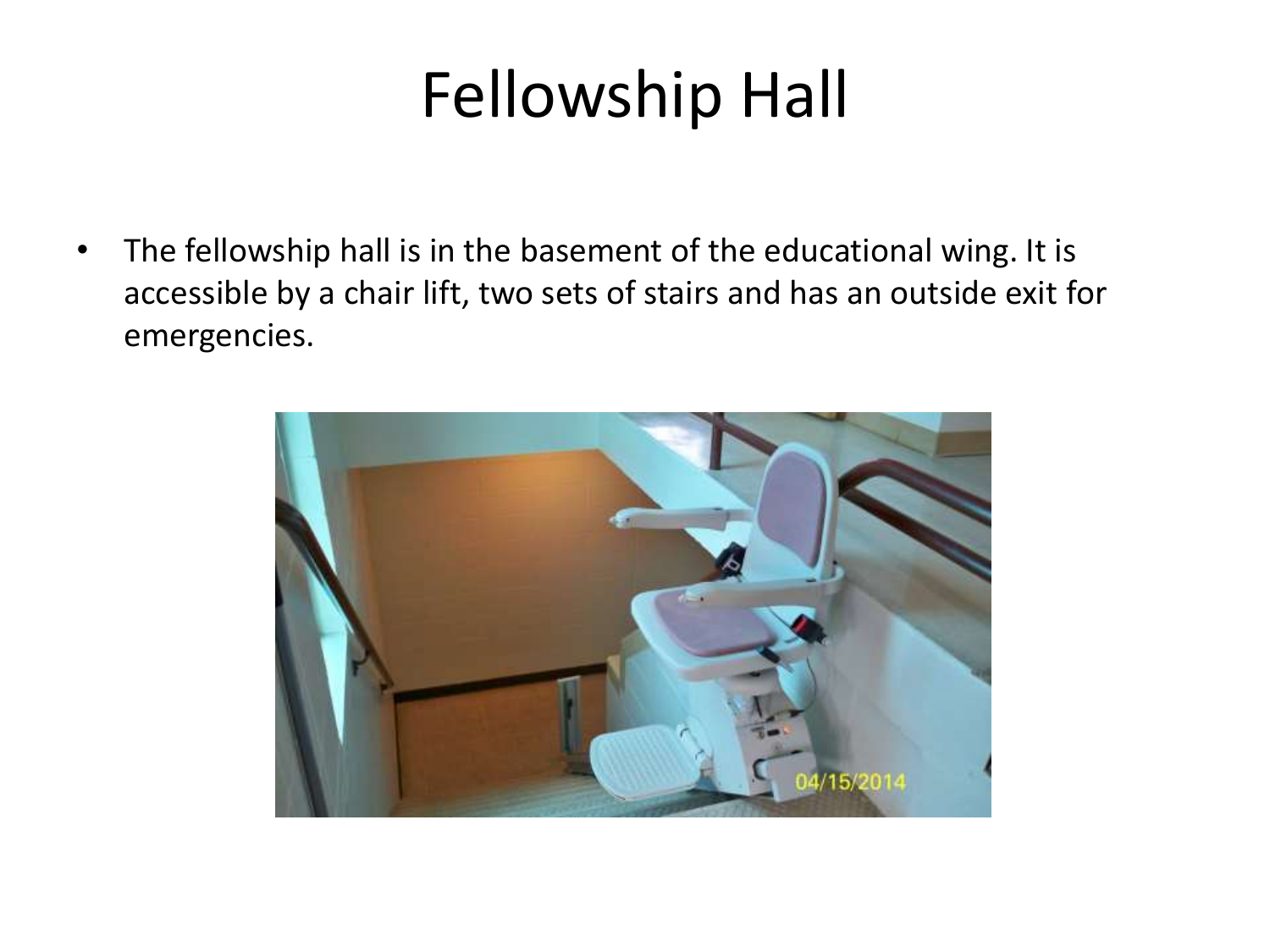

The fellowship hall is used for wedding and funeral receptions, pot luck suppers, Mother/Daughter Socials, Vacation Bible School and other activities as needed. The room can be used as a whole or divided into smaller rooms. A portable sound system can be set up.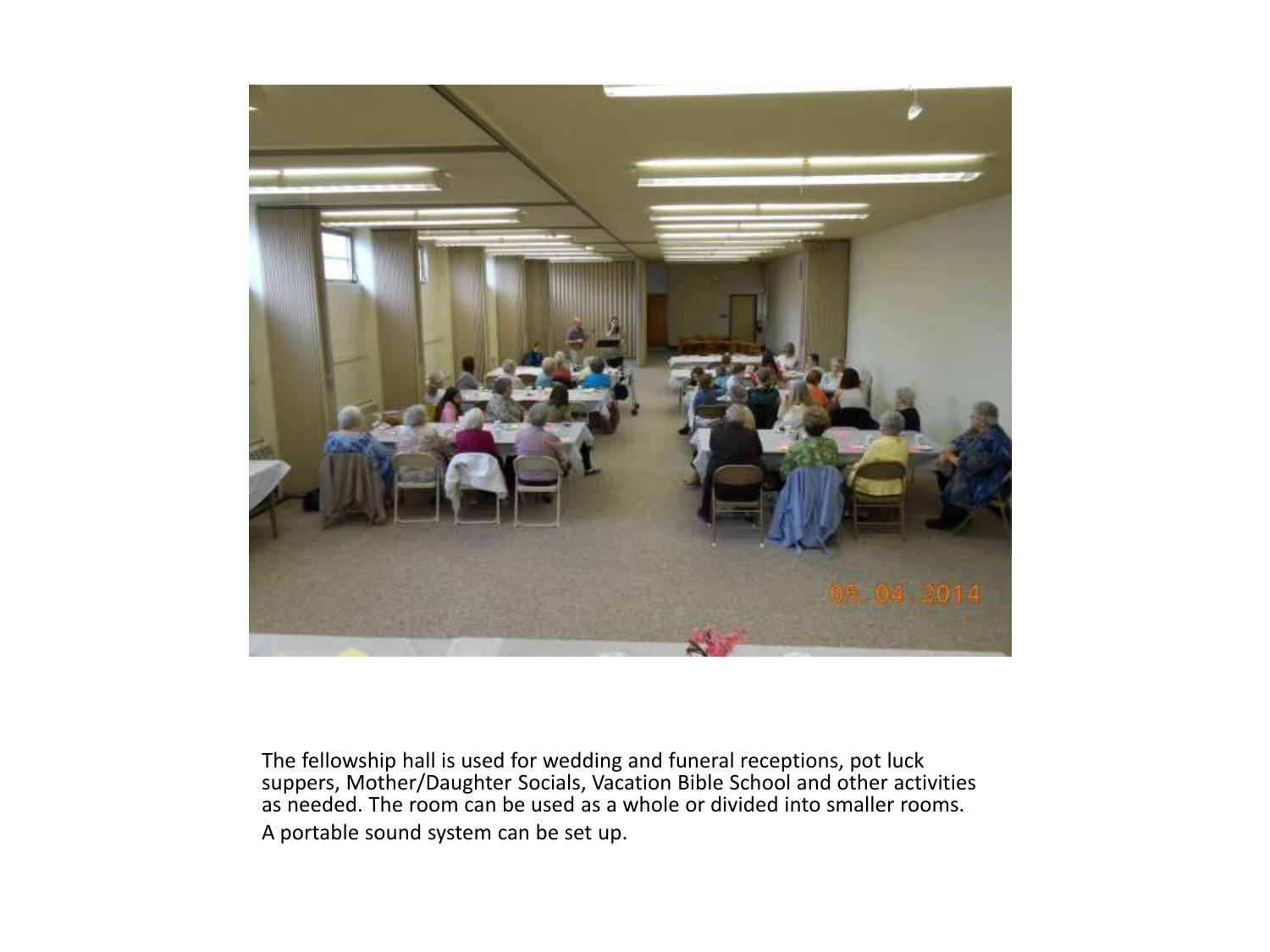



Adjacent to the fellowship hall in the basement area under the main church building, is space for additional seating, a full kitchen with pass through, restrooms and shuffleboard court (used monthly by the AB Men's Fellowship).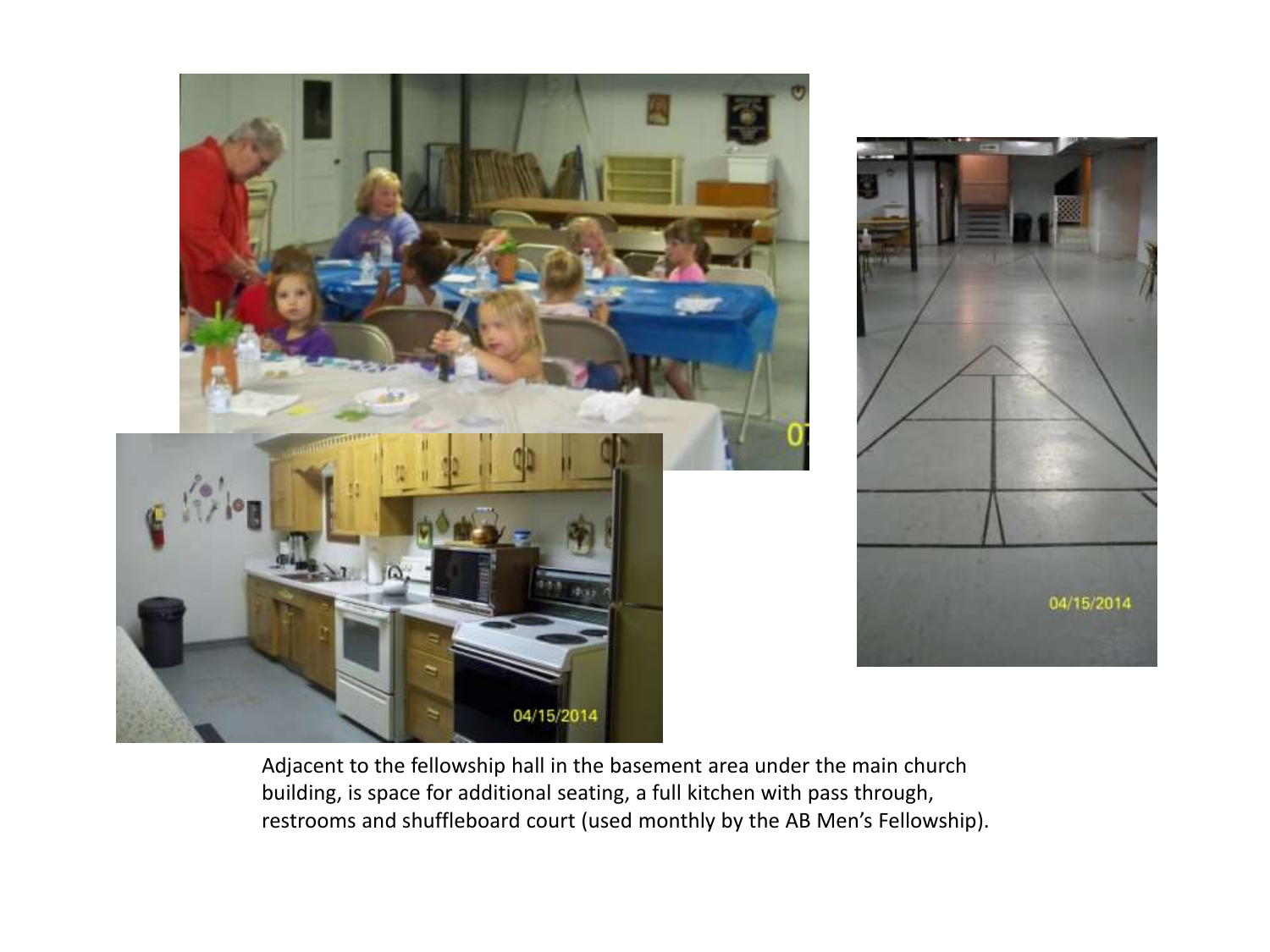# HOW OTHERS SEE US

### **What are the present ministries of the First Baptist Church as your perceive and/or experience them?**

- 1. Sunday School for all ages and traditional Sunday morning worship service.
- 2. Midweek prayer and Bible study.
- 3. Vacation Bible School cooperatively with the United Methodist and First Lutheran churches each summer.
- 4. Ministry at three nursing homes in two neighboring towns each quarter on Sunday afternoons.
- 5. Ministry at two Senior Residences in Plano.
- 6. Participate in Lent, Thanksgiving and Advent services with other community churches.
- 7. Donate faithfully to ABC missionaries and White Cross, Kendall County Food Pantry, Support the Troops mailings, Samaritan Purse Operation Christmas Child Shoeboxes, Wayside Cross women's outreach, Chicago Homeless Ministry and several others.
- 8. Pastors participate in the Plano Ministerial Association.
- 9. Provide use of fellowship hall for Girl Scouts and Cub Scouts.

### **What new opportunities of ministry do you see for your church?**

- 1. Evangelism/outreach by providing interesting and friendly activities.
- 2. Increase children and youth ministry.
- 3. Help new members get involved in church activities.
- 4. Support the growing community and welcome the senior population.

### **What are potential areas of growth for your church?**

- 1. Young families.
- 2. Public activities to present the church to the community.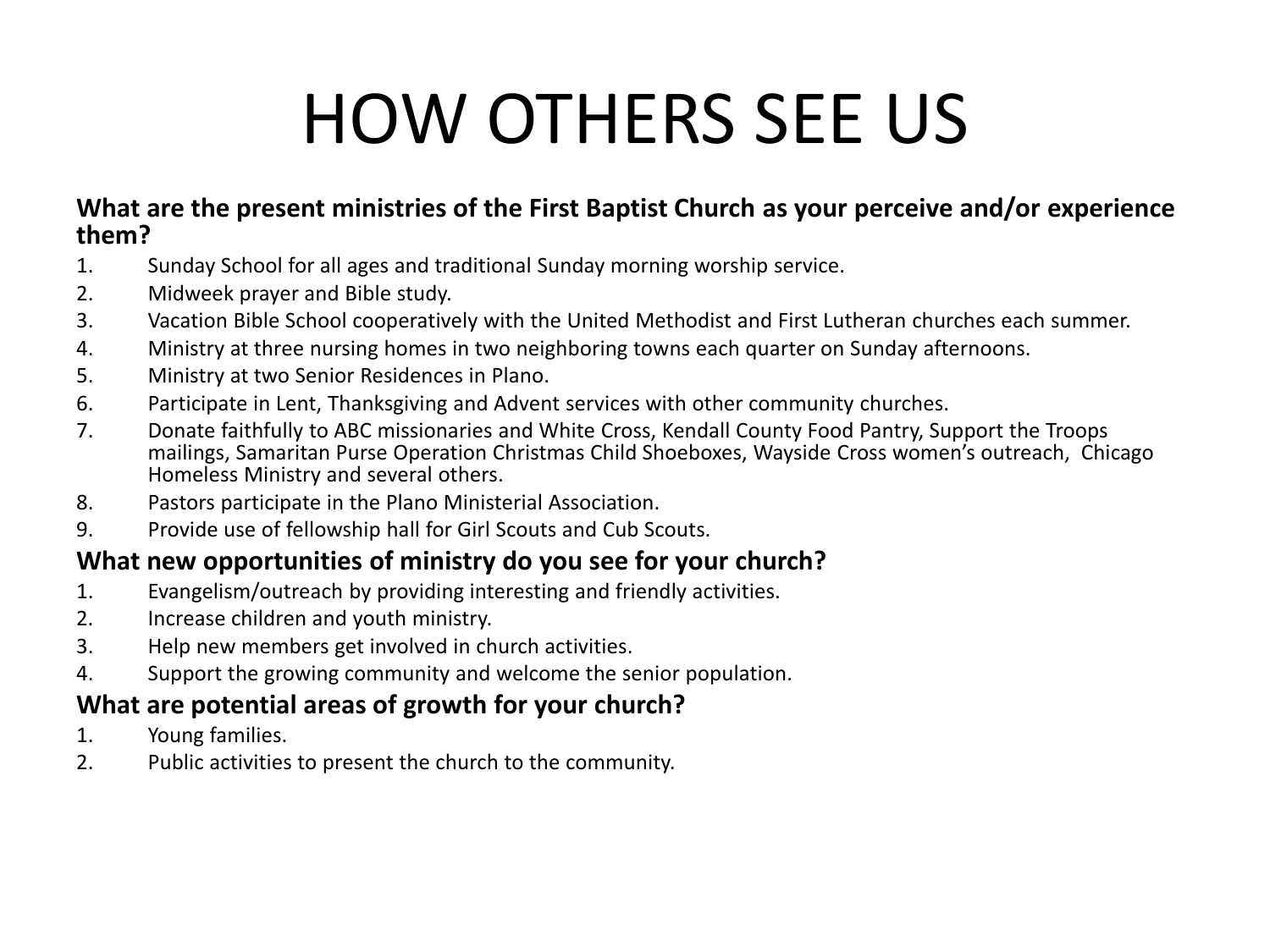# OUR VISION for MINISTRY

### **What are the strengths of our church?**

- Members are cordial, friendly and welcoming
- A base of committed people sharing in leadership
- Healthy spiritually and true to our Bible beliefs
- Biblical preaching and education program
- Active women's mission group
- Members work well together
- Learned teachers for Sunday school
- Building well suited to many purposes and physical needs

### **What are the needs of our church?**

- There are few young families with children
- Encourage more outreach and evangelism
- Be acceptable to change and remain Bible based

### **What do we do well?**

- Very caring congregation  $-$  visitation, giving and working together
- Sharing, witnessing and prayer
- Provide Sunday School classes for all ages
- Midweek Bible study
- Nursing home and senior ministries
- Emphasis on missions
- Support area, regional and national ministries
- Dedicated musicians and choir

### **What do our neighbors need from us as a church?**

- Will help in time of need
- All are welcome to worship with us
- Participation in community events
- Building available for community use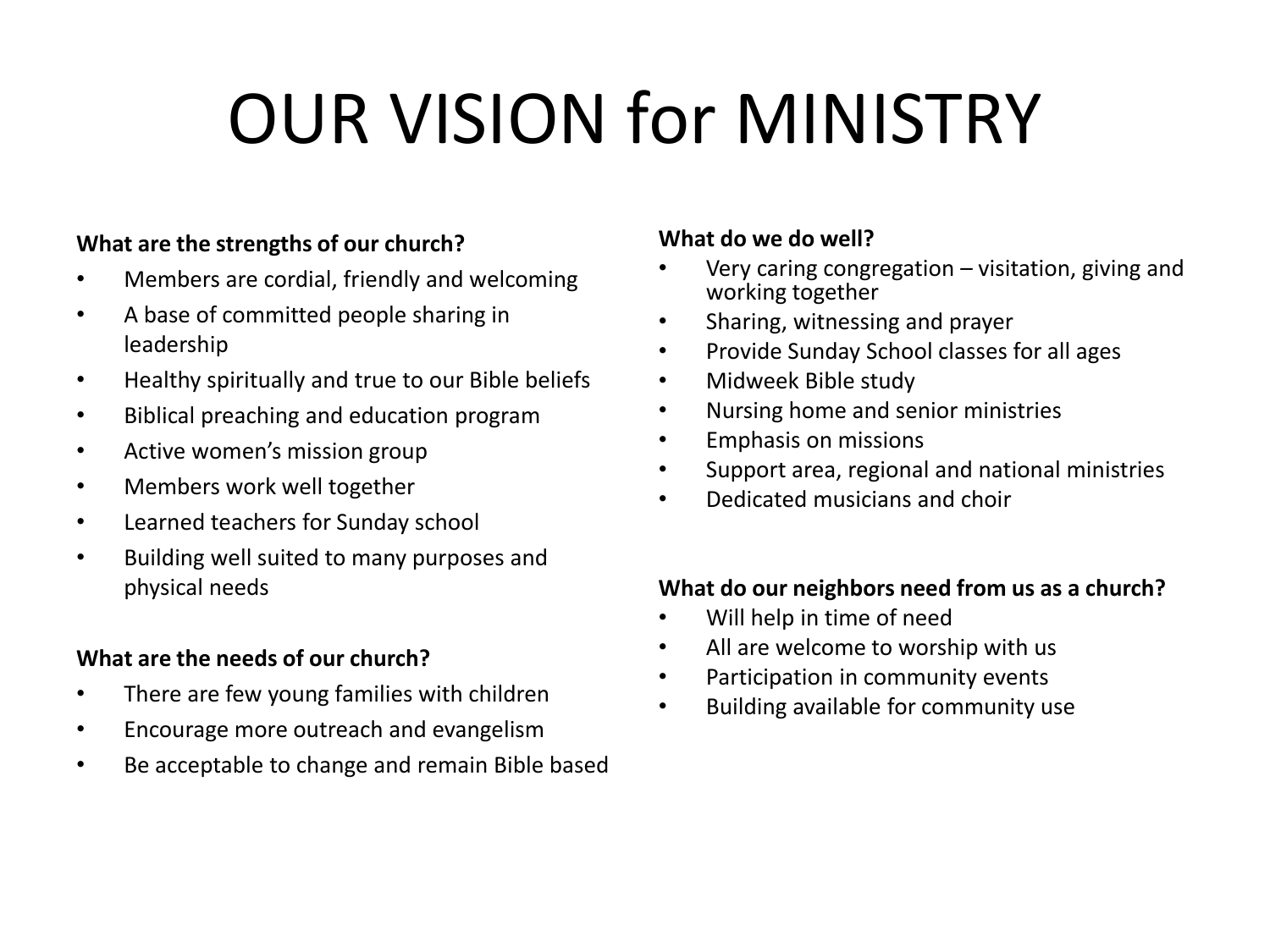# MINISTRY PRIORITIES SUMMARY

- **1. Preaching** Support the preaching ministry with time for preparation/reflection on the Word, and commitment to listen for the Word's power and its relevance for individuals, the church, the community and the world.
- **2. Interpreting the Faith**  Communicate a comprehensive understanding of the Bible and Christian theology in terms relevant to persons lives.
- **3. Counseling** Provide opportunities for individual, couples, families, to enter a healing relationship.
- **4. Pastoral Care**  Provide by word and presence an empathetic concern for persons in the routine and joys as well as the crises and transitions of life, giving assistance where appropriate and feasible.
- **5. Visitation** Make formal and informal connections with church members or others in their homes, at work or in other settings.
- **6. Worship Preparation and Leading** Participate actively in worship, offering suggestions for greater participation and effectiveness in the expression of praise, and thanksgiving to God.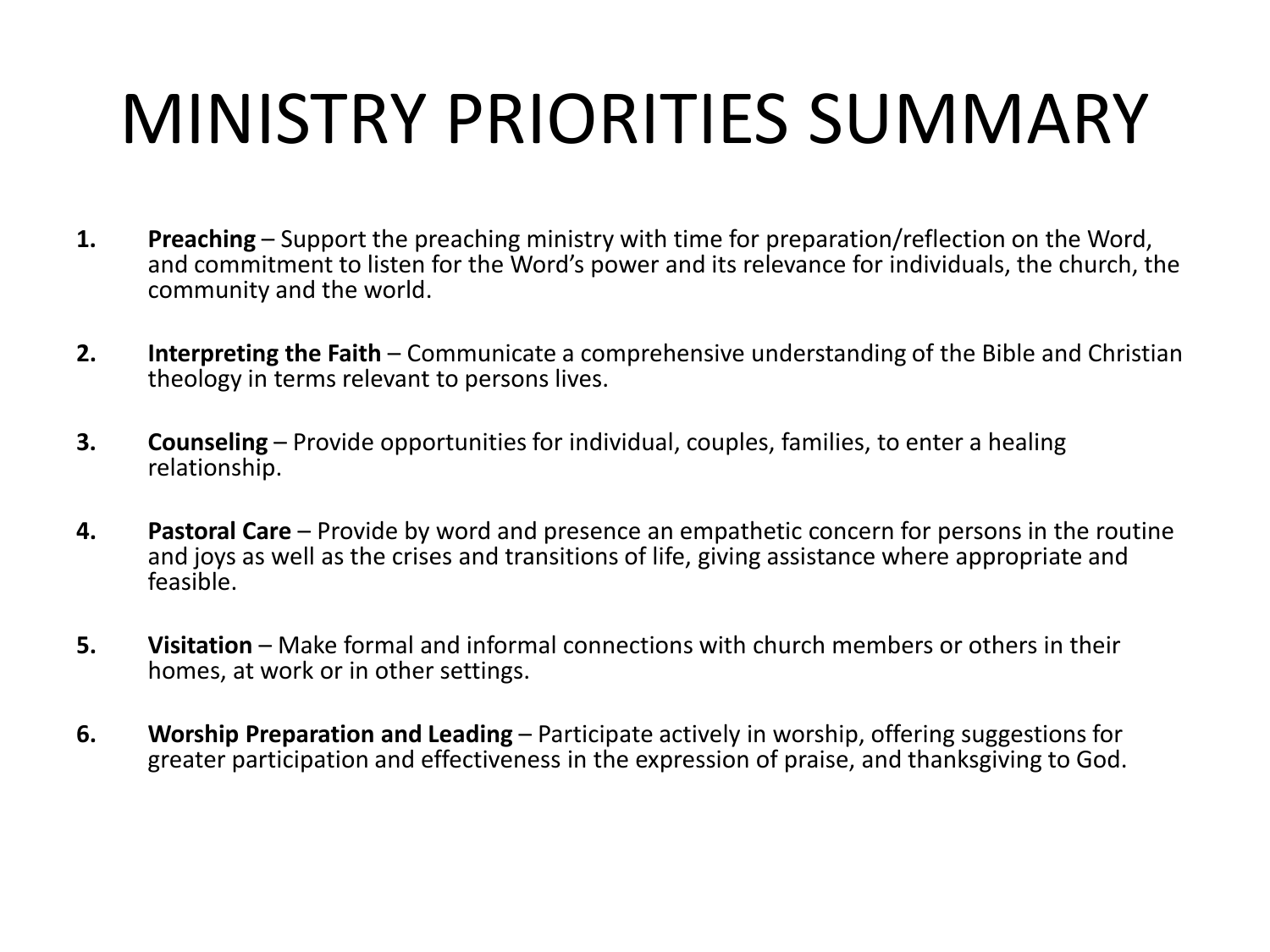### Parsonage



The parsonage was built in 1989, about 10 blocks north of the church. It has a great room/kitchen that opens to a deck in the back yard. There are 3 bedrooms, 2 bathrooms and a partially finished basement.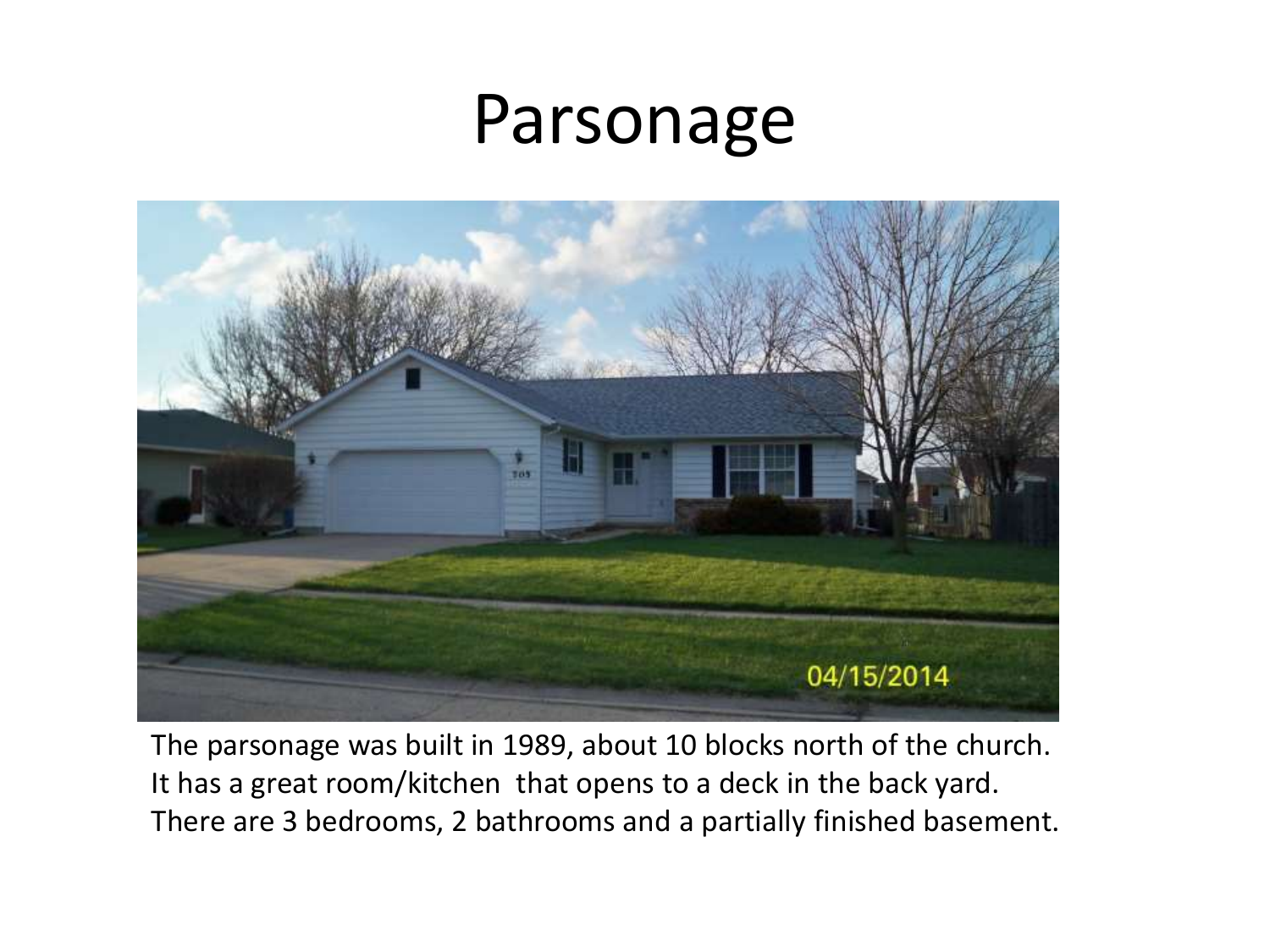

The lot is 80 X 120 and has a fenced in back yard with deck, flower beds and raised beds for gardening.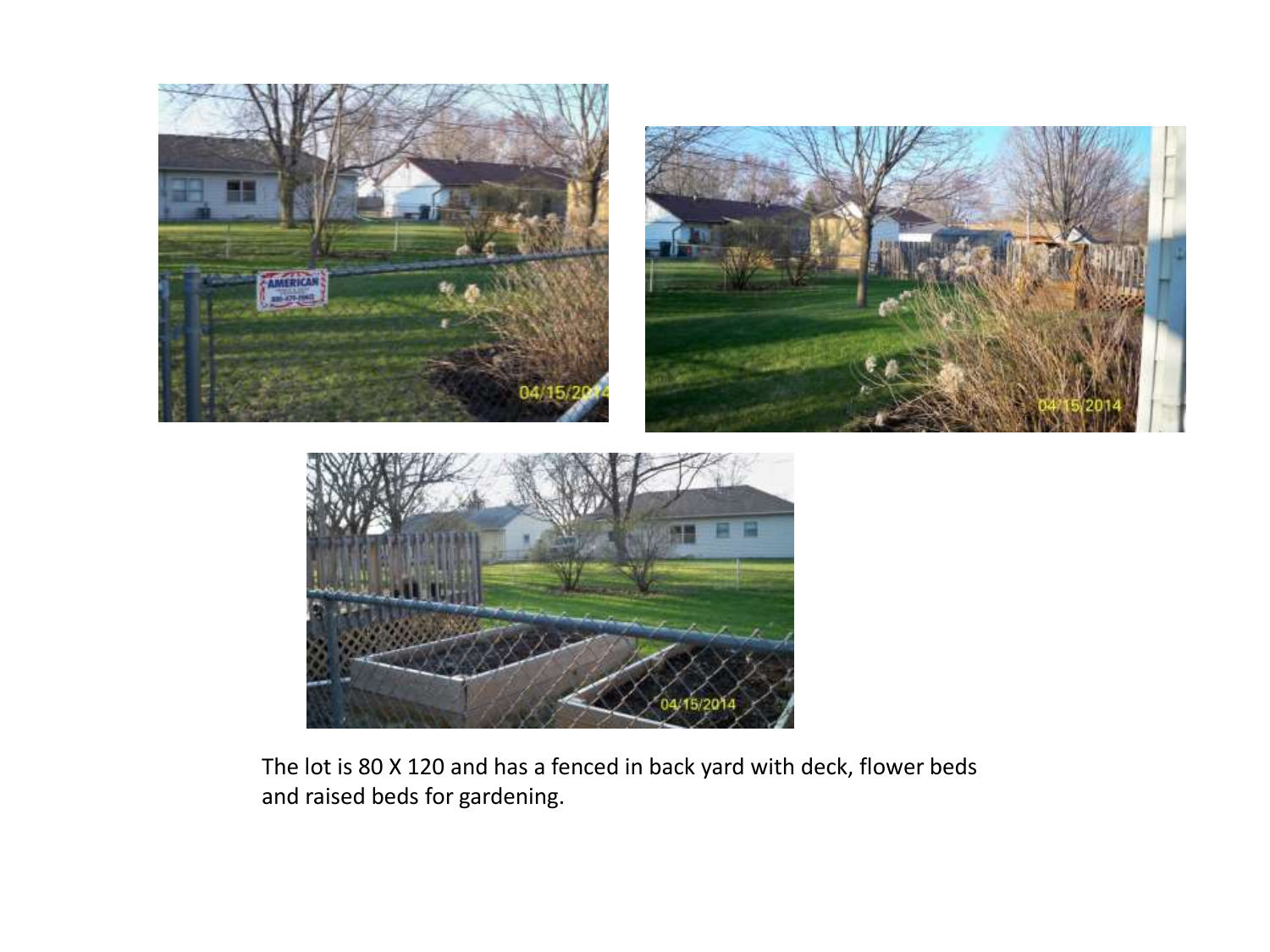# COMPENSATION AND BENEFITS

### **Pastor's Compensation:**

| Pastor's Cash Salary                                   | \$24,960.00 |  |
|--------------------------------------------------------|-------------|--|
| Housing - Parsonage allowance                          | \$12,300.00 |  |
| ** parsonage and repairs are provided                  |             |  |
| Housing - Utilities allowance                          | \$3,000.00  |  |
| ** gas, electric, garage, water and sewer are provided |             |  |
| <b>Total Compensation</b>                              | \$40,260.00 |  |

### **Pastor's Benefits:**

| <b>Total Benefits</b>               | \$15,441.60 |
|-------------------------------------|-------------|
| Social Security/Medicare tax offset | \$4,000.00  |
| Medical and dental benefits         | \$5,000.00  |
| ABC Retirement/Death Benefit Plan   | \$6,441.60  |

#### **Pastor's Reimbursement for Ministry Related Expenses**

| Automobile                           | \$1,500.00 |
|--------------------------------------|------------|
| **approx. 2700 miles at .56 per mile |            |
| Convention expenses                  | \$500.00   |
| Books, periodicals, resources        | \$500.00   |
| Hospitality fund                     | \$500.00   |
| Other expenses                       | \$100.00   |
| <b>Total Reimbursement</b>           | \$3,100.00 |

#### **Pastor's Leave Time Allotted:**

Vacation – three week paid vacation per year, to be reviewed after five years

Days off – two days per week, pastor may choose

Sick – 24 days per year, may be negotiated

Family Leave – maternity 8 weeks, paternity 3 weeks, elder parental 2 weeks

Retreats, Mission Trips, Church Camp, Continuing education, Conventions and Sabbatical – to be negotiated at time of request

#### **Moving Information:**

The church will pay for moving expenses or will arrange for moving by church members – will negotiate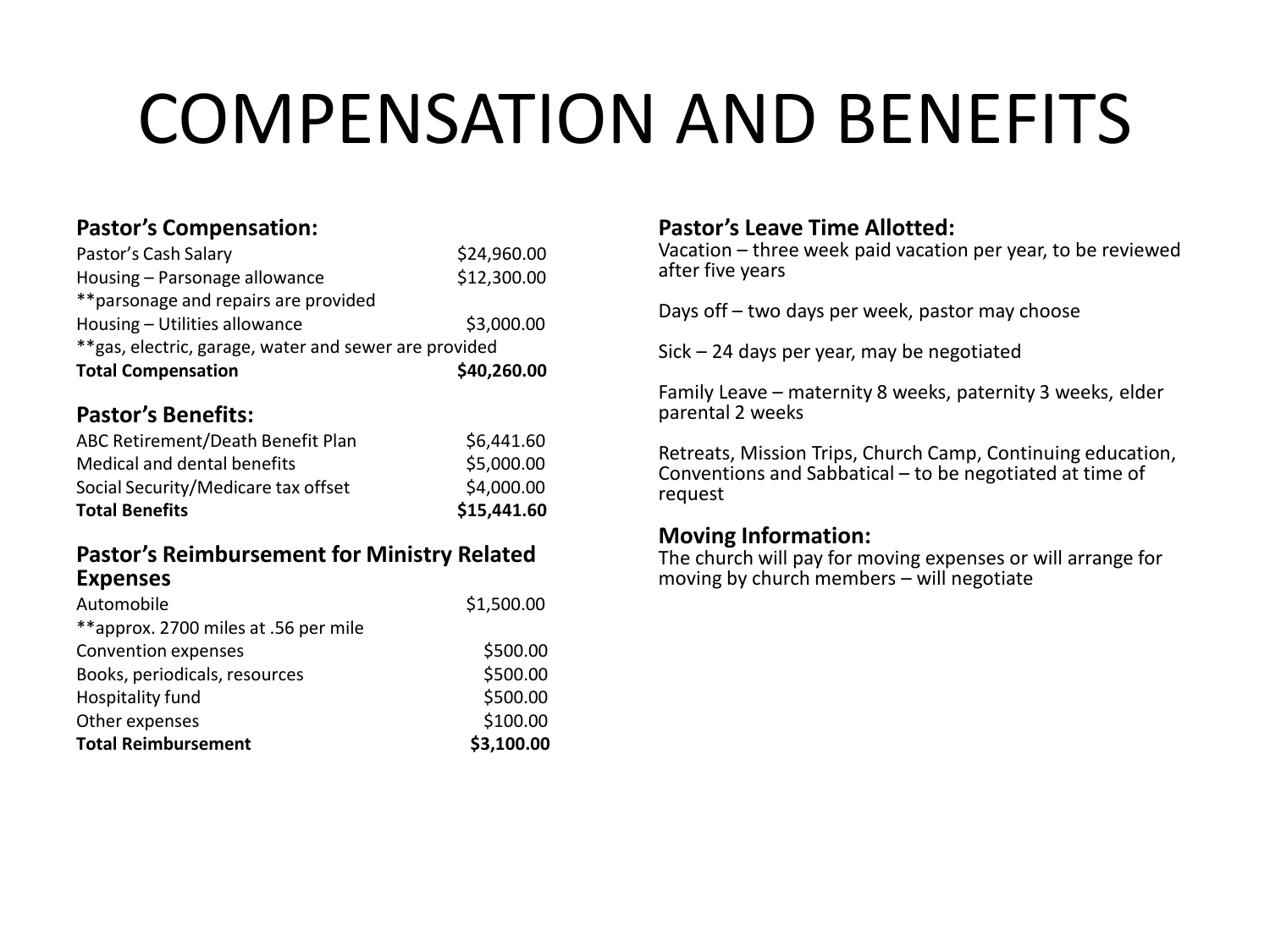### Our History

As far back as 1858 a group of settlers were interested in a Baptist movement in Plano, IL, under the leadership of Elder A.C. Kinne and services were held in the Methodist Church (across the street from current church). Elder Kinne moved from Plano in 1860 and the movement became dormant.

Interest revived in 1874 when Rev. Lanson Steward of Brooklyn, New York came to preach for two Sundays. Months later he returned and the Church and Sunday School were organized March 4, 1876. Services were held in the Congregational Church until February 4, 1883 when a new building was dedicated at the Hale Street location. The cost, including lot and furniture, totaled \$4800 and a baptistery was installed in 1886 for \$50.

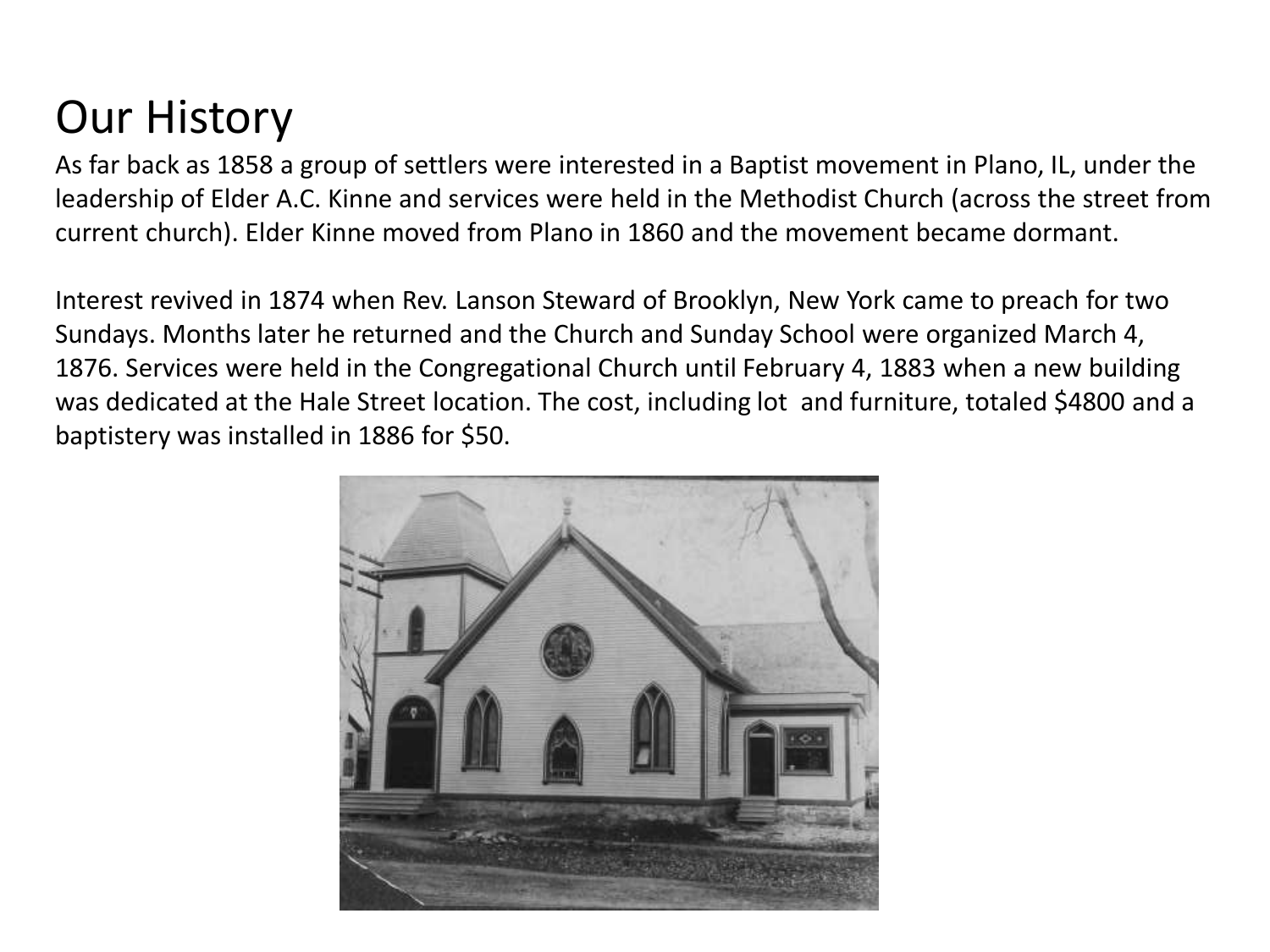### The church was enlarged and the orientation was moved from west to south in 1902.





Easter Greetings, Plano Baptist Sunday School. April 7, 1912.